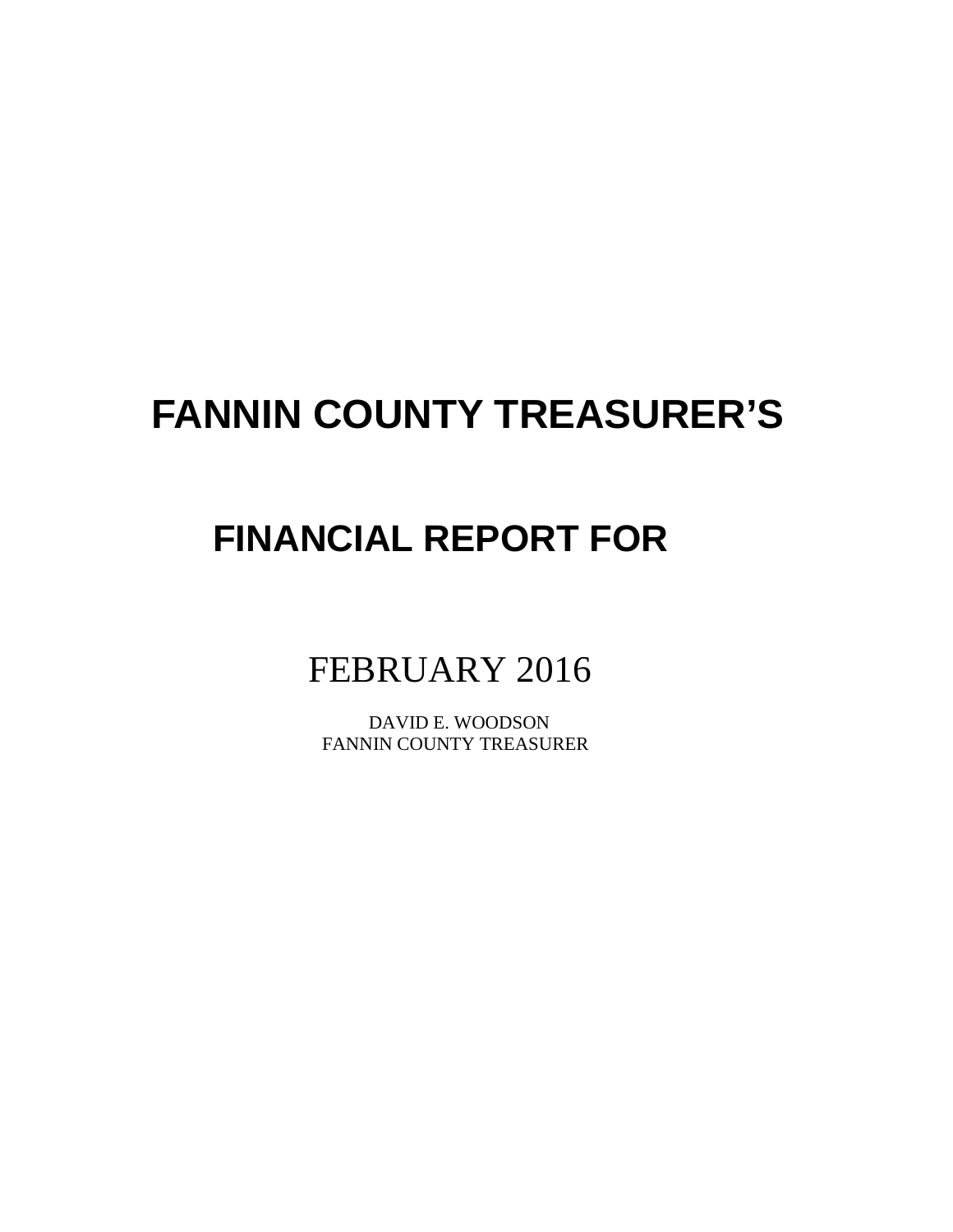#### 03/01/2016 FUND DEPOSIT LISTING PAGE 1

| RECEIPT | <b>RECEIVED</b> | DATE            | DATE    | DESCRIPTION       | <b>BANK</b> | INCOME  | REPORT | AMOUNT          |
|---------|-----------------|-----------------|---------|-------------------|-------------|---------|--------|-----------------|
| NUMBER  | FROM            | <b>RECEIVED</b> | DEPOSIT | OF MONEY RECEIVED | ACCOUNT     | ACCOUNT | CODES  | <b>RECEIVED</b> |
|         |                 |                 |         |                   |             |         |        |                 |

GENERAL FUND

| =====================================                                                        |                             |                                                      |                  |                  |              |
|----------------------------------------------------------------------------------------------|-----------------------------|------------------------------------------------------|------------------|------------------|--------------|
| 0000160353-01 TEXPOOL                                                                        |                             | 02-01-2016 02-01-2016 JAN. 2016 INTEREST 10-103-175  |                  | $10 - 360 - 100$ | 799.42       |
| 0000160356-01 DISTRICT ATTORNEY TRUST                                                        |                             | 02-02-2016 02-02-2016 ADMIN. FEES & CERTI 10-103-100 |                  | $10 - 340 - 475$ | 16.00        |
| 0000160356-02 DISTRICT ATTORNEY TRUST                                                        |                             | 02-02-2016 02-02-2016 ADMIN. FEES & CERTI 10-103-100 |                  | $10 - 475 - 311$ | 19.57        |
| 0000160357-01 DISTRICT COURTS                                                                |                             | 02-02-2016 02-02-2016 ASST. PROSECUTOR               | $10 - 103 - 100$ | $10 - 370 - 151$ | 1,020.00     |
| 0000160358-01 VISION MEDIA GROUP, INC.                                                       |                             | 02-02-2016 02-02-2016 FEB. 2016 TOWER REN 10-103-100 |                  | $10 - 370 - 100$ | 200.00       |
| 0000160360-01 APPRAISAL DISTRICT                                                             | 02-03-2016 02-03-2016 TAXES |                                                      | $10 - 103 - 100$ | $10 - 310 - 110$ | 1,050,738.70 |
| 0000160360-06 APPRAISAL DISTRICT                                                             | 02-03-2016 02-03-2016 TAXES |                                                      | $10 - 103 - 100$ | $10 - 310 - 120$ | 4,804.17     |
| 0000160362-01 TAX A/C                                                                        |                             | 02-03-2016 02-03-2016 WEEK OF 1/02/16                | $10 - 103 - 100$ | $10 - 321 - 200$ | 1,121.15     |
| 0000160363-01 DISTRICT CLERK                                                                 |                             | 02-03-2016 02-03-2016 NOV. 1-30, 2015                | $10 - 103 - 100$ | $10 - 318 - 130$ | 5,469.37     |
| 0000160363-02 DISTRICT CLERK                                                                 |                             | 02-03-2016 02-03-2016 NOV. 1-30, 2015                | $10 - 103 - 100$ | $10 - 318 - 132$ | 20.66        |
| 0000160363-03 DISTRICT CLERK                                                                 |                             | 02-03-2016 02-03-2016 NOV. 1-30, 2015                | $10 - 103 - 100$ | $10 - 340 - 135$ | 165.00       |
| 0000160363-04 DISTRICT CLERK                                                                 |                             | 02-03-2016 02-03-2016 NOV. 1-30, 2015                | $10 - 103 - 100$ | $10 - 340 - 450$ | 6,488.06     |
| 0000160363-05 DISTRICT CLERK                                                                 |                             | 02-03-2016 02-03-2016 NOV. 1-30, 2015                | $10 - 103 - 100$ | $10 - 340 - 560$ | 1,488.72     |
| 0000160363-06 DISTRICT CLERK                                                                 |                             | 02-03-2016 02-03-2016 NOV. 1-30, 2015                | $10 - 103 - 100$ | $10 - 340 - 600$ | 100.00       |
| 0000160363-07 DISTRICT CLERK                                                                 |                             | 02-03-2016 02-03-2016 NOV. 1-30, 2015                | $10 - 103 - 100$ | $10 - 370 - 162$ | 300.00       |
| 0000160363-08 DISTRICT CLERK                                                                 |                             | 02-03-2016 02-03-2016 NOV. 1-30, 2015                | $10 - 103 - 100$ | $10 - 370 - 163$ | 33.23        |
| 0000160363-09 DISTRICT CLERK                                                                 |                             | 02-03-2016 02-03-2016 NOV. 1-30, 2015                | $10 - 103 - 100$ | $10 - 370 - 164$ | 132.92       |
| 0000160363-10 DISTRICT CLERK                                                                 |                             | 02-03-2016 02-03-2016 NOV. 1-30, 2015                | $10 - 103 - 100$ | $10 - 370 - 166$ | 5.29         |
| 0000160363-11 DISTRICT CLERK                                                                 |                             | 02-03-2016 02-03-2016 NOV. 1-30, 2015                | $10 - 103 - 100$ | $10 - 370 - 167$ | 29.96        |
| 0000160363-12 DISTRICT CLERK                                                                 |                             | 02-03-2016 02-03-2016 NOV. 1-30, 2015                | $10 - 103 - 100$ | $10 - 370 - 450$ | 320.00       |
| 0000160364-01 LEGEND BANK                                                                    |                             | 02-03-2016 02-03-2016 JAN. 2016 INTEREST             | $10 - 103 - 100$ | $10 - 360 - 100$ | 215.92       |
| 0000160364-27 LEGEND BANK                                                                    |                             | 02-03-2016 02-03-2016 JAN. 2016 INTEREST             | $10 - 100 - 100$ | $10 - 360 - 100$ | 1.00         |
| 0000160365-01 FANNIN COUNTY HEALTH DEPT 02-04-2016 02-04-2016 JAN. 2016 - PERMITS 10-103-100 |                             |                                                      |                  | $10 - 320 - 545$ | 1,450.00     |
| 0000160366-01 DISTRICT CLERK                                                                 |                             | 02-04-2016 02-04-2016 DEC. 1-31, 2015                | $10 - 103 - 100$ | $10 - 318 - 130$ | 4,470.03     |
| 0000160366-02 DISTRICT CLERK                                                                 |                             | 02-04-2016 02-04-2016 DEC. 1-31, 2015                | $10 - 103 - 100$ | $10 - 318 - 132$ | 76.90        |
| 0000160366-03 DISTRICT CLERK                                                                 |                             | 02-04-2016 02-04-2016 DEC. 1-31, 2015                | $10 - 103 - 100$ | $10 - 340 - 135$ | 120.00       |
| 0000160366-04 DISTRICT CLERK                                                                 |                             | 02-04-2016 02-04-2016 DEC. 1-31, 2015                | $10 - 103 - 100$ | $10 - 340 - 450$ | 3,813.12     |
| 0000160366-05 DISTRICT CLERK                                                                 |                             | 02-04-2016 02-04-2016 DEC. 1-31, 2015                | $10 - 103 - 100$ | $10 - 340 - 560$ | 1,603.62     |
| 0000160366-06 DISTRICT CLERK                                                                 |                             | 02-04-2016 02-04-2016 DEC. 1-31, 2015                | $10 - 103 - 100$ | $10 - 340 - 600$ | 62.65        |
| 0000160366-07 DISTRICT CLERK                                                                 |                             | 02-04-2016 02-04-2016 DEC. 1-31, 2015                | $10 - 103 - 100$ | $10 - 370 - 162$ | 187.96       |
| 0000160366-08 DISTRICT CLERK                                                                 |                             | 02-04-2016 02-04-2016 DEC. 1-31, 2015                | $10 - 103 - 100$ | $10 - 370 - 163$ | 32.61        |
| 0000160366-09 DISTRICT CLERK                                                                 |                             | 02-04-2016 02-04-2016 DEC. 1-31, 2015                | $10 - 103 - 100$ | $10 - 370 - 164$ | 130.45       |
| 0000160366-10 DISTRICT CLERK                                                                 |                             | 02-04-2016 02-04-2016 DEC. 1-31, 2015                | $10 - 103 - 100$ | $10 - 370 - 166$ | 6.07         |
| 0000160366-11 DISTRICT CLERK                                                                 |                             | 02-04-2016 02-04-2016 DEC. 1-31, 2015                | $10 - 103 - 100$ | $10 - 370 - 167$ | 36.69        |
| 0000160366-12 DISTRICT CLERK                                                                 |                             | 02-04-2016 02-04-2016 DEC. 1-31, 2015                | $10 - 103 - 100$ | $10 - 370 - 450$ | 40.00        |
| 0000160367-01 TEXAS ASSOCIATION OF                                                           |                             | 02-04-2016 02-04-2016 COURTHOUSE WATER DA 10-103-100 |                  | $10 - 370 - 132$ | 12,992.17    |
| 0000160368-01 BOND SUPERVISION                                                               |                             | 02-05-2016 02-05-2016 WEEK OF 2/1/16 THRU 10-103-100 |                  | $10 - 340 - 573$ | 1,352.00     |
| 0000160380-01 APPRAISAL DISTRICT                                                             | 02-10-2016 02-10-2016 TAXES |                                                      | $10 - 103 - 100$ | $10 - 310 - 110$ | 607,902.94   |
| 0000160380-06 APPRAISAL DISTRICT                                                             | 02-10-2016 02-10-2016 TAXES |                                                      | $10 - 103 - 100$ | $10 - 310 - 120$ | 5,529.02     |
| 0000160381-01 TAX A/C                                                                        |                             | 02-10-2016 02-10-2016 WEEK OF 1/29/16                | $10 - 103 - 100$ | $10 - 321 - 200$ | 1,994.95     |
| 0000160382-01 TAX A/C                                                                        |                             | 02-10-2016 02-10-2016 WEEK OF 1/29/16                | $10 - 103 - 100$ | $10 - 321 - 200$ | 7.60         |
| 0000160383-01 TAX A/C                                                                        |                             | 02-10-2016 02-10-2016 WEEK OF 1/29/16 188 10-103-100 |                  | $10 - 321 - 250$ | 940.00       |
| 0000160385-02 CITY OF BAILEY                                                                 |                             | 02-11-2016 02-11-2016 NOV. 3, 2015 EARLY 10-103-100  |                  | 10-340-484       | 165.50       |
| 0000160385-03 CITY OF BAILEY                                                                 |                             | 02-11-2016 02-11-2016 NOV. 3, 2015 EARLY 10-103-100  |                  | $10 - 404 - 430$ | 12.50        |
| 0000160389-01 COMPTROLLER-STATE FISCAL 02-12-2016 02-12-2016 DEC. 2015 LOCAL SAL 10-103-100  |                             |                                                      |                  | $10 - 318 - 160$ | 76,707.20    |
| 0000160392-01 BOND SUPERVISION                                                               |                             | 02-16-2016 02-16-2016 WEEK OF 2/08/16 THR 10-103-100 |                  | $10 - 340 - 573$ | 743.00       |
| 0000160395-01 MEADE-NORMAN INSURANCE                                                         |                             | 02-16-2016 02-16-2016 REFUND FOR BOND                | $10 - 103 - 100$ | $10 - 450 - 480$ | 50.00        |
| 0000160396-01 COMMUNITY EDUCATION                                                            |                             | 02-16-2016 02-16-2016 REIMBURSEMENT FOR 0 10-103-100 |                  | $10 - 370 - 453$ | 12,656.50    |
| 0000160397-01 US BANK                                                                        |                             | 02-16-2016 02-16-2016 DEC. 2015 INMATE PE 10-103-100 |                  | $10 - 319 - 553$ | 23, 147.50   |
| 0000160402-01 JP # 3                                                                         |                             | 02-17-2016 02-17-2016 JAN. 2016 FINES AND 10-103-100 |                  | $10 - 318 - 130$ | 1,458.25     |
| 0000160402-02 JP # 3                                                                         |                             | 02-17-2016 02-17-2016 JAN. 2016 FINES AND 10-103-100 |                  | $10 - 340 - 560$ | 117.64       |
| 0000160402-03 JP # 3                                                                         |                             | 02-17-2016 02-17-2016 JAN. 2016 FINES AND 10-103-100 |                  | $10 - 350 - 457$ | 646.33       |
| 0000160402-04 JP # 3                                                                         |                             | 02-17-2016 02-17-2016 JAN. 2016 FINES AND 10-103-100 |                  | $10 - 370 - 163$ | 13.77        |
| 0000160402-05 JP # 3                                                                         |                             | 02-17-2016 02-17-2016 JAN. 2016 FINES AND 10-103-100 |                  | $10 - 370 - 164$ | 55.10        |
|                                                                                              |                             |                                                      |                  |                  |              |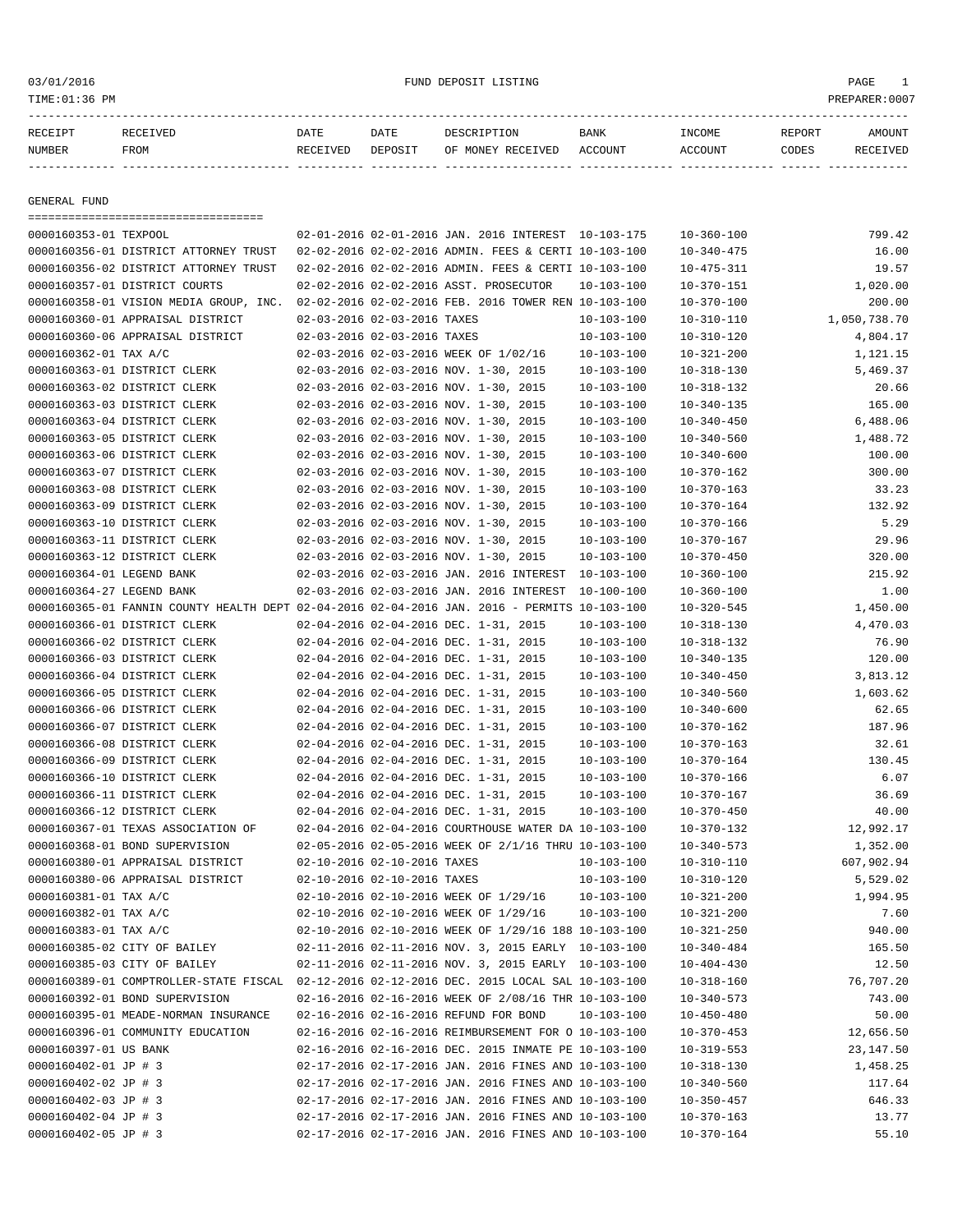03/01/2016 FUND DEPOSIT LISTING PAGE 2

| RECEIPT       | <b>RECEIVED</b> | DATE     | DATE    | <b>DESCRIPTION</b> | <b>BANK</b> | <b>INCOME</b>  | <b>REPORT</b> | AMOUNT  |
|---------------|-----------------|----------|---------|--------------------|-------------|----------------|---------------|---------|
| <b>NUMBER</b> | <b>FROM</b>     | RECEIVED | DEPOSIT | OF MONEY RECEIVED  | ACCOUNT     | <b>ACCOUNT</b> | CODES         | "E TVED |
|               |                 |          |         |                    |             |                |               |         |

GENERAL FUND

=================================== 0000160402-06 JP # 3 02-17-2016 02-17-2016 JAN. 2016 FINES AND 10-103-100 10-370-166 9.60 0000160402-07 JP # 3 02-17-2016 02-17-2016 JAN. 2016 FINES AND 10-103-100 10-370-167 64.00 0000160402-08 JP # 3 02-17-2016 02-17-2016 JAN. 2016 FINES AND 10-103-100 10-340-457 910.44 0000160402-09 JP # 3 02-17-2016 02-17-2016 JAN. 2016 FINES AND 10-103-100 10-340-550 70.00 0000160407-01 APPRAISAL DISTRICT 02-17-2016 02-17-2016 TAXES 10-103-100 10-310-110 145,022.94 0000160407-02 APPRAISAL DISTRICT 02-17-2016 02-17-2016 TAXES 10-103-100 10-321-901 344.93 0000160407-07 APPRAISAL DISTRICT 02-17-2016 02-17-2016 TAXES 10-103-100 10-310-120 4,167.77 0000160410-01 DISTRICT COURTS 02-18-2016 02-18-2016 JUROR REIMBURSEMENT 10-103-100 10-370-139 3,332.00 0000160411-01 THE WOLF LAW FIRM, PC 02-18-2016 02-18-2016 COPIES OF OPEN RECO 10-103-100 10-370-130 3.00 0000160418-01 THE AMERICAN BOTTLING COM 02-19-2016 02-19-2016 DR. PEPPER COMMISSI 10-103-100 10-370-510 60.00 0000160419-01 TAX A/C 02-19-2016 02-19-2016 WEEK 02/12/16 178 T 10-103-100 10-321-250 890.00 0000160420-01 TAX A/C 02-19-2016 02-19-2016 WEEK OF 2/5/16 10-103-100 10-321-200 5.30 0000160421-01 TAX A/C 02-19-2016 02-19-2016 WEEK OF 2/5/16 10-103-100 10-321-200 1,936.25 0000160422-01 TAX A/C 02-19-2016 02-19-2016 WEEK OF 2/5/16 173 10-103-100 10-321-250 865.00 0000160423-01 TAX A/C 02-19-2016 02-19-2016 WEEK OF 2/12/16 10-103-100 10-321-200 2,073.85 0000160427-01 BOND SUPERVISION 02-22-2016 02-22-2016 WEEK OF 2/16/16 THR 10-103-100 10-340-573 790.00 0000160429-01 TEXAS DISTRICT & COUNTY 02-22-2016 02-22-2016 REIMBURSEMENT FOR M 10-103-100 10-475-427 230.00 0000160430-01 AMERICAN TOWER 02-22-2016 02-22-2016 PN-4980407 10-103-100 10-370-115 925.75 0000160431-01 DISTRICT COURTS 02-23-2016 02-23-2016 COUNTY SUPPLEMENT F 10-103-100 10-370-152 359.81 0000160432-01 APPRAISAL DISTRICT 02-24-2016 02-24-2016 TAXES 10-103-100 10-310-110 52,880.61 0000160432-02 APPRAISAL DISTRICT 02-24-2016 02-24-2016 TAXES 10-103-100 10-321-901 129.96 0000160432-07 APPRAISAL DISTRICT 02-24-2016 02-24-2016 TAXES 10-103-100 10-310-120 4,704.57 0000160439-01 DISTRICT COURTS 02-25-2016 02-25-2016 CCL COUNTY CT AT LA 10-103-100 10-370-410 21,000.00 0000160440-01 DISTRICT COURTS 02-25-2016 02-25-2016 CONST JUD SUPP Q2 2 10-103-100 10-370-144 5,050.00 0000160442-01 FANNIN COUNTY HEALTH INSP 02-25-2016 02-25-2016 JAN. 2016 PERMITS & 10-103-100 10-320-300 5,615.03 0000160443-01 TAX A/C 02-26-2016 02-26-2016 WEEK OF 2/19/16 192 10-103-100 10-321-250 960.00 0000160444-01 CONSTABLE PCT. # 1 02-26-2016 02-26-2016 SERVE PAPERS 10-103-100 10-340-550 70.00 0000160445-01 TAX A/C 02-26-2016 02-26-2016 WEEK OF 2/26/16 10-103-100 10-321-200 1,839.05 0000160447-01 BOND SUPERVISION 02-29-2016 02-29-2016 WEEK OF 2/22/16 THR 10-103-100 10-340-573 1,240.00 0000160449-01 TEXAS COMPTROLLER 02-29-2016 02-29-2016 UTILITY REIMBURSEME 10-103-100 10-370-147 3,115.53

FUND TOTAL 2,090,676.60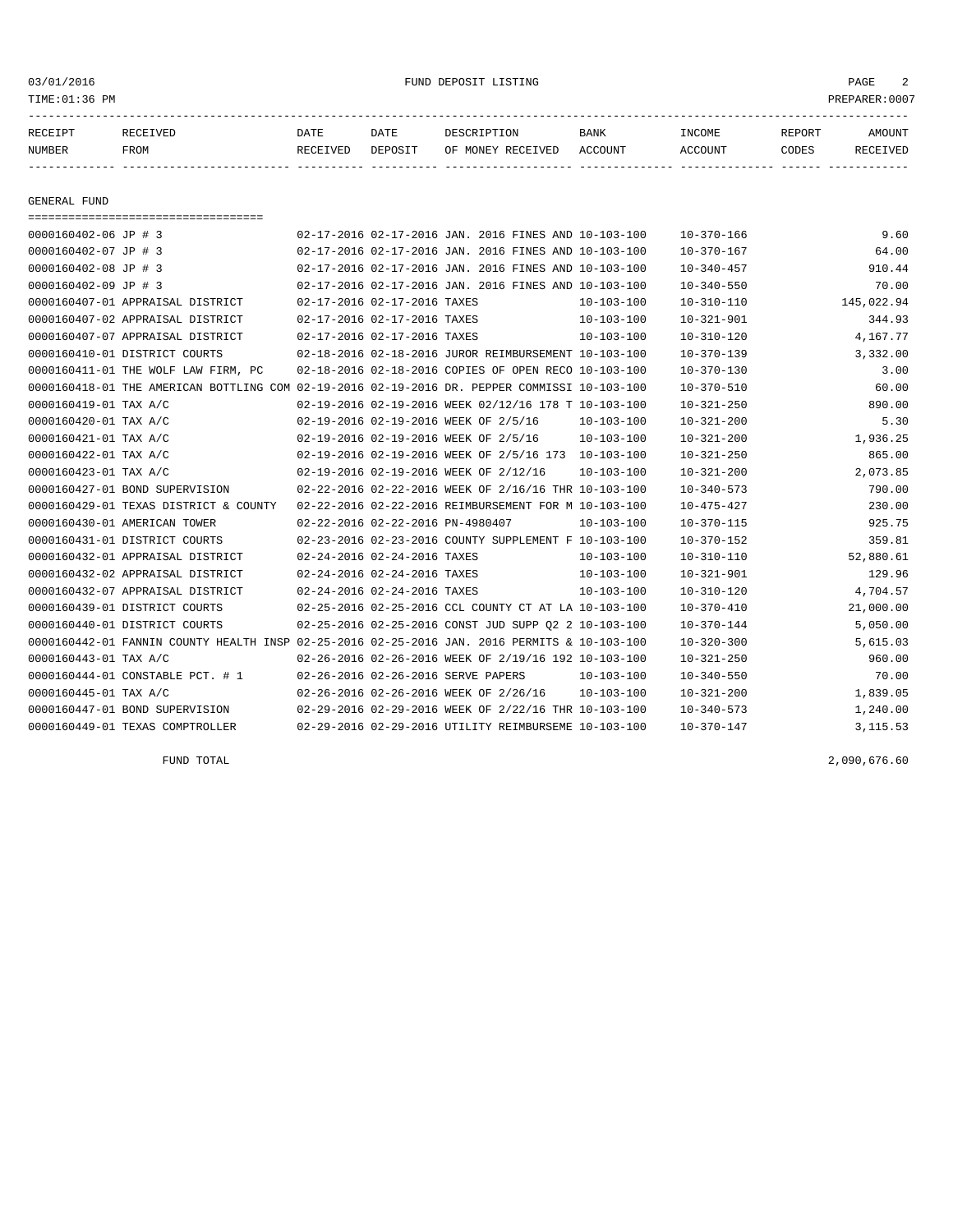TIME:01:36 PM PREPARER:0007

| RECEIPT | RECEIVED | DATE     | DATE    | DESCRIPTION       | <b>BANK</b> | INCOME  | REPORT | AMOUNT   |
|---------|----------|----------|---------|-------------------|-------------|---------|--------|----------|
| NUMBER  | FROM     | RECEIVED | DEPOSIT | OF MONEY RECEIVED | ACCOUNT     | ACCOUNT | CODES  | RECEIVED |
|         |          |          |         |                   |             |         |        |          |
|         |          |          |         |                   |             |         |        |          |

#### COURTHOUSE SECURITY

| 0000160363-13 DISTRICT CLERK | 02-03-2016 02-03-2016 NOV. 1-30, 2015                | $11 - 103 - 100$ | 11-340-650       | 169.71 |
|------------------------------|------------------------------------------------------|------------------|------------------|--------|
| 0000160364-02 LEGEND BANK    | 02-03-2016 02-03-2016 JAN. 2016 INTEREST 11-103-100  |                  | 11-360-100       | 5.27   |
| 0000160366-13 DISTRICT CLERK | 02-04-2016 02-04-2016 DEC. 1-31, 2015                | $11 - 103 - 100$ | 11-340-650       | 145.56 |
| 0000160402-10 JP # 3         | 02-17-2016 02-17-2016 JAN. 2016 FINES AND 11-103-100 |                  | $11 - 340 - 651$ | 48.00  |

FUND TOTAL 368.54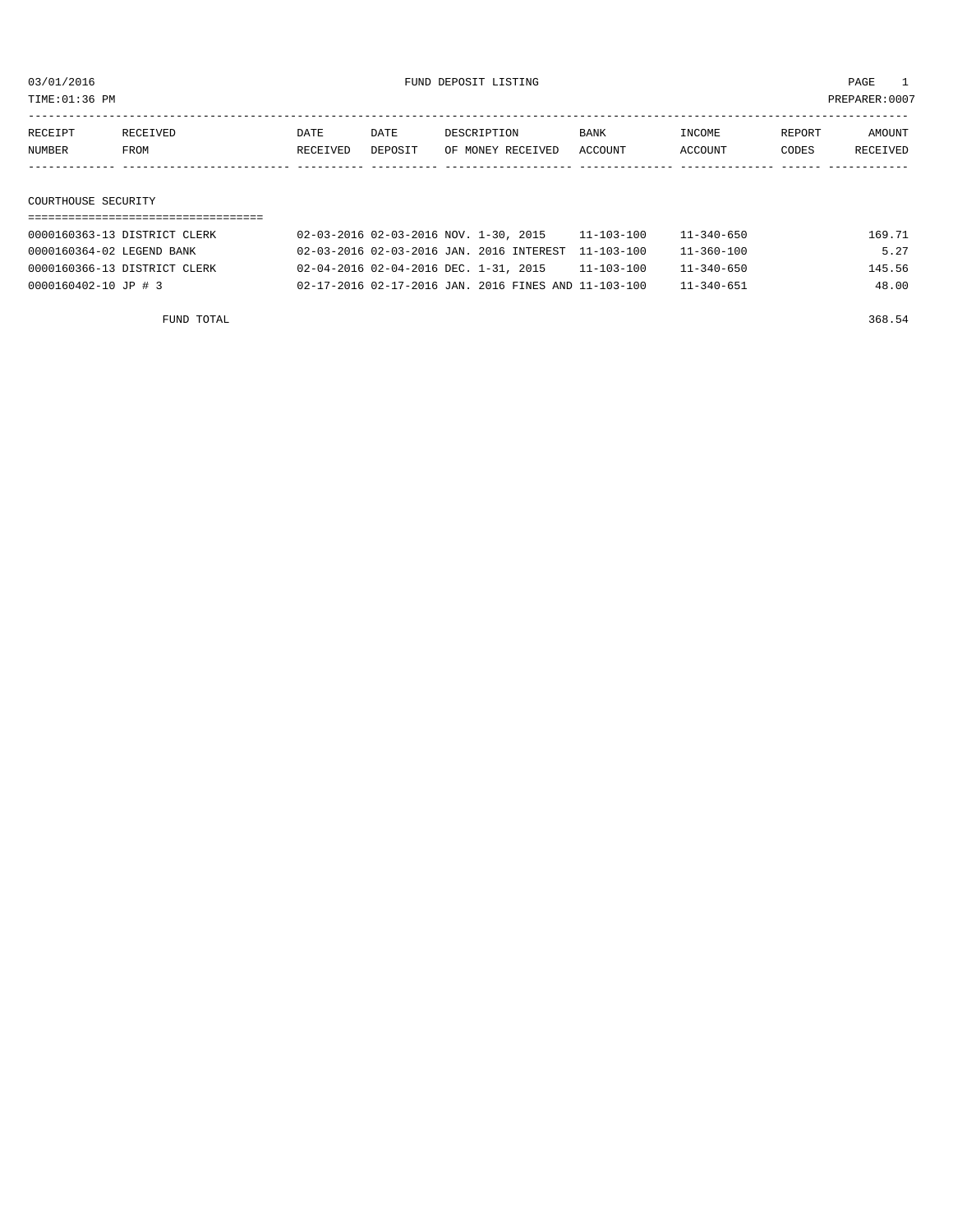TIME:01:36 PM PREPARER:0007

| RECEIPT | RECEIVED | DATE     | DATE    | DESCRIPTION       | BANK    | INCOME  | REPORT | AMOUNT   |
|---------|----------|----------|---------|-------------------|---------|---------|--------|----------|
| NUMBER  | FROM     | RECEIVED | DEPOSIT | OF MONEY RECEIVED | ACCOUNT | ACCOUNT | CODES  | RECEIVED |
|         |          |          |         |                   |         |         |        |          |
|         |          |          |         |                   |         |         |        |          |

CO.CLK.VITAL STAT.FEE

===================================

| 0000160364-03 LEGEND BANK | 02-03-2016 02-03-2016 JAN. 2016 INTEREST 12-103-100 |  | $12 - 360 - 100$ |  |
|---------------------------|-----------------------------------------------------|--|------------------|--|
|                           |                                                     |  |                  |  |

FUND TOTAL  $0.42$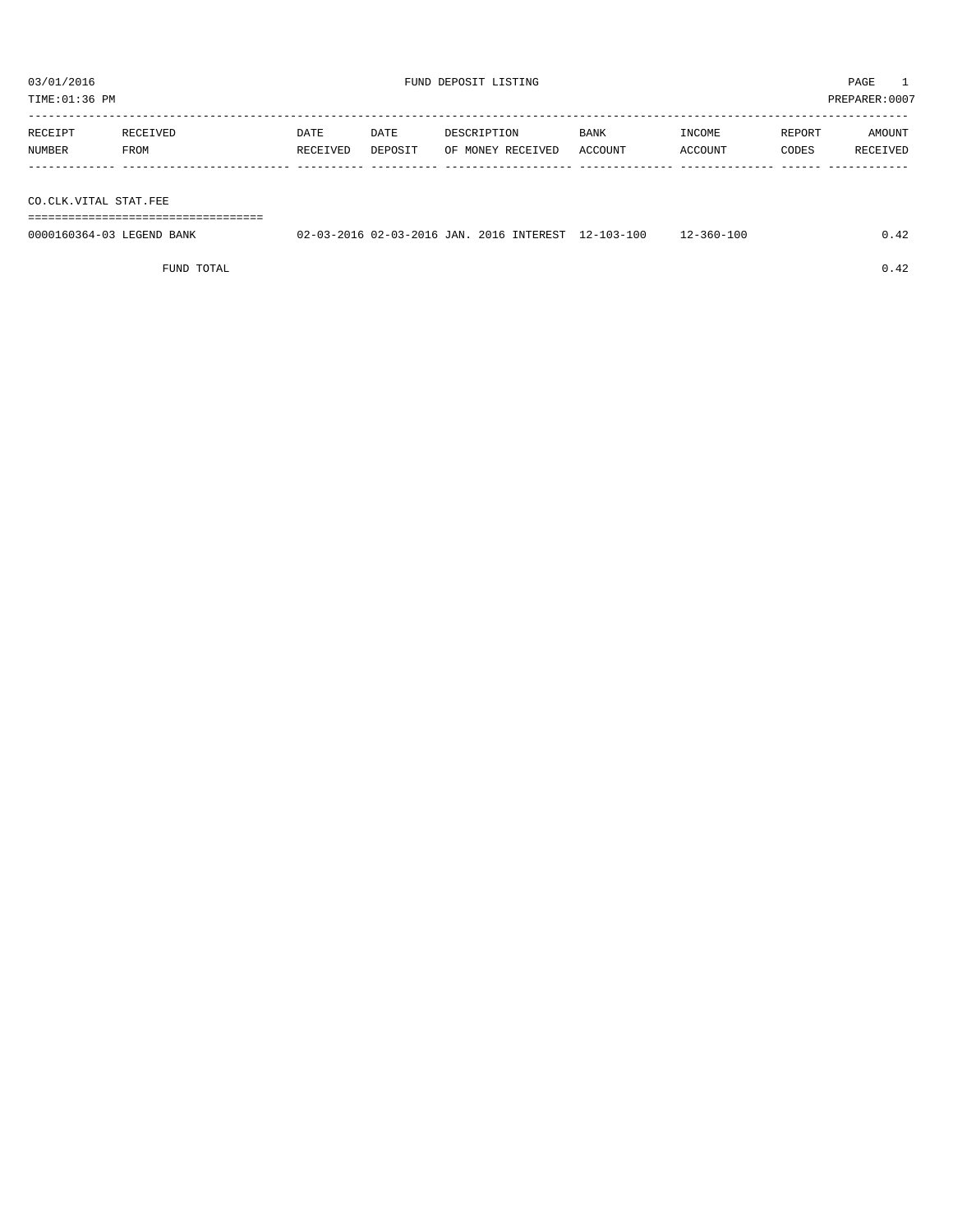TIME:01:36 PM PREPARER:0007

| RECEIPT | RECEIVED | DATE     | DATE    | DESCRIPTION       | <b>BANK</b> | <b>INCOME</b> | REPORT | AMOUNT          |
|---------|----------|----------|---------|-------------------|-------------|---------------|--------|-----------------|
| NUMBER  | FROM     | RECEIVED | DEPOSIT | OF MONEY RECEIVED | ACCOUNT     | ACCOUNT       | CODES  | <b>RECEIVED</b> |
|         |          |          |         |                   |             |               |        |                 |

BAIL BONDS TRUST FUND

| -------------------------------------                                  |                                 |                                 |                                                      |                  |                  |        |
|------------------------------------------------------------------------|---------------------------------|---------------------------------|------------------------------------------------------|------------------|------------------|--------|
| 0000160350-01 FANNIN COUNTY BAIL BONDS                                 | 02-01-2016 02-01-2016 BOND FEES |                                 |                                                      | $13 - 103 - 113$ | $13 - 345 - 113$ | 105.00 |
| 0000160351-01 DOC'S BAIL BONDS                                         |                                 | 02-01-2016 02-01-2016 BOND FEES |                                                      | $13 - 103 - 113$ | $13 - 345 - 113$ | 75.00  |
| 0000160352-01 CARPENTER'S BAIL BONDS                                   | 02-01-2016 02-01-2016 BOND FEES |                                 |                                                      | 13-103-113       | $13 - 345 - 113$ | 75.00  |
| 0000160359-01 FANNIN COUNTY BAIL BONDS                                 | 02-02-2016 02-02-2016 BOND FEES |                                 |                                                      | 13-103-113       | $13 - 345 - 113$ | 15.00  |
| 0000160398-01 MELVYN CARSON BRUDER                                     |                                 | 02-16-2016 02-16-2016 BOND FEES |                                                      | $13 - 103 - 113$ | $13 - 345 - 113$ | 30.00  |
| 0000160399-01 BARHAM BAIL BONDS                                        |                                 | 02-16-2016 02-16-2016 BOND FEES |                                                      | $13 - 103 - 113$ | $13 - 345 - 113$ | 15.00  |
| 0000160400-01 CARPENTER'S BAIL BONDS                                   | 02-16-2016 02-16-2016 BOND FEES |                                 |                                                      | $13 - 103 - 113$ | $13 - 345 - 113$ | 135.00 |
| 0000160401-01 FANNIN COUNTY BAIL BONDS                                 | 02-16-2016 02-16-2016 BOND FEES |                                 |                                                      | $13 - 103 - 113$ | $13 - 345 - 113$ | 150.00 |
| 0000160433-01 FANNIN COUNTY BAIL BONDS                                 |                                 |                                 | 02-24-2016 02-24-2016 SETTLEMENT AGREEMEN 13-103-113 |                  | $13 - 345 - 113$ | 375.00 |
| 0000160435-01 LAW OFFICE OF MYLES PORTE 02-25-2016 02-25-2016 BOND FEE |                                 |                                 |                                                      | $13 - 103 - 113$ | $13 - 345 - 113$ | 30.00  |
| 0000160436-01 DOC'S BAIL BONDS                                         |                                 | 02-25-2016 02-25-2016 BOND FEES |                                                      | $13 - 103 - 113$ | $13 - 345 - 113$ | 75.00  |
| 0000160437-01 CARPENTER'S BAIL BONDS                                   | 02-25-2016 02-25-2016 BOND FEES |                                 |                                                      | $13 - 103 - 113$ | $13 - 345 - 113$ | 180.00 |
| 0000160438-01 FANNIN COUNTY BAIL BONDS                                 | 02-25-2016 02-25-2016 BOND FEES |                                 |                                                      | $13 - 103 - 113$ | $13 - 345 - 113$ | 90.00  |

FUND TOTAL 1,350.00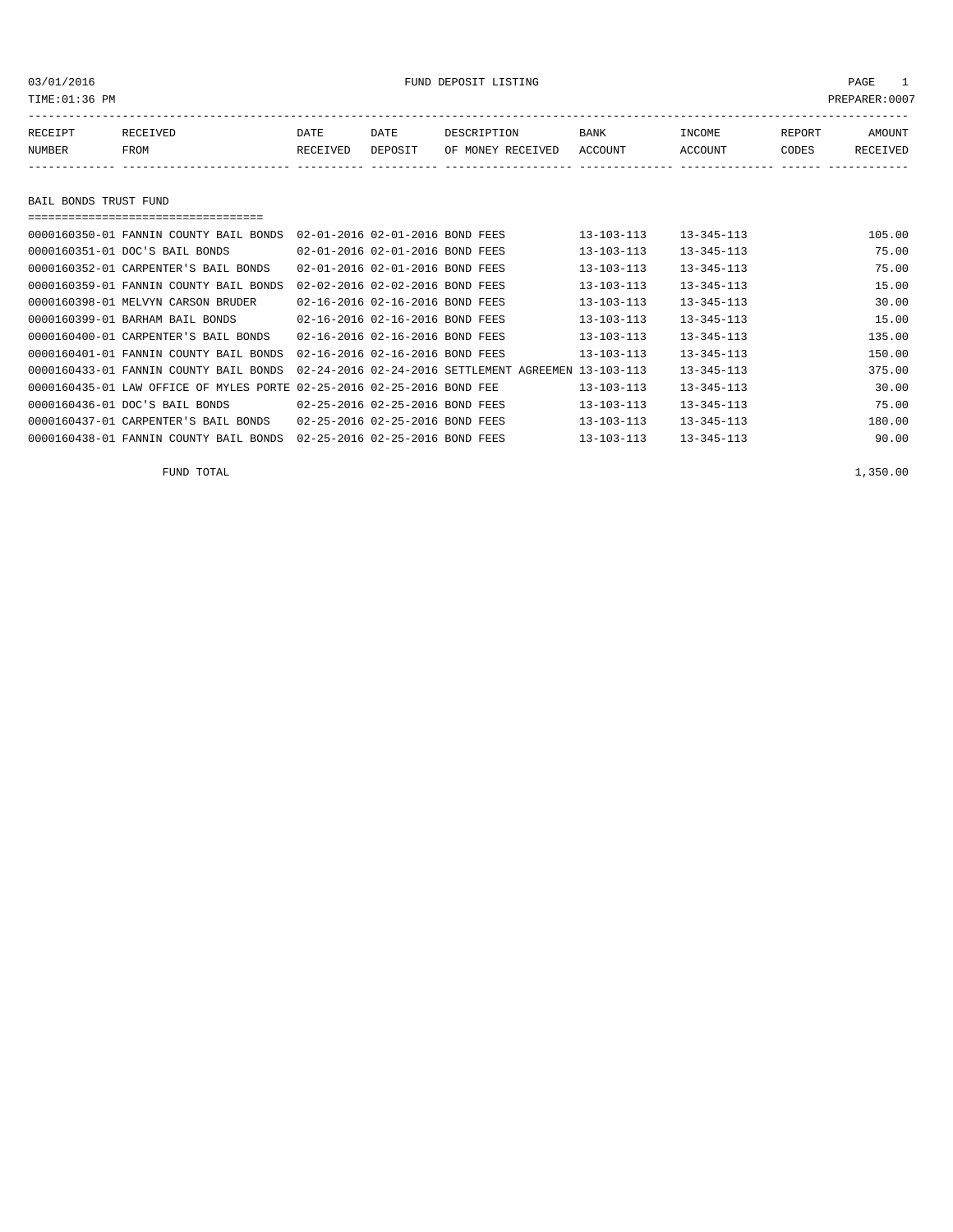| TIME:01:36 PM                                    |                                      |                  |                 |                                                      |                 |                   |                 | PREPARER: 0007     |
|--------------------------------------------------|--------------------------------------|------------------|-----------------|------------------------------------------------------|-----------------|-------------------|-----------------|--------------------|
| RECEIPT<br>NUMBER                                | RECEIVED<br>FROM                     | DATE<br>RECEIVED | DATE<br>DEPOSIT | DESCRIPTION<br>OF MONEY RECEIVED                     | BANK<br>ACCOUNT | INCOME<br>ACCOUNT | REPORT<br>CODES | AMOUNT<br>RECEIVED |
| JUSTICE CT.BLDG.SECURITY<br>0000160402-11 JP # 3 | ------------------------------------ |                  |                 | 02-17-2016 02-17-2016 JAN. 2016 FINES AND 14-103-100 |                 | 14-370-168        |                 | 16.00              |
|                                                  | FUND TOTAL                           |                  |                 |                                                      |                 |                   |                 | 16.00              |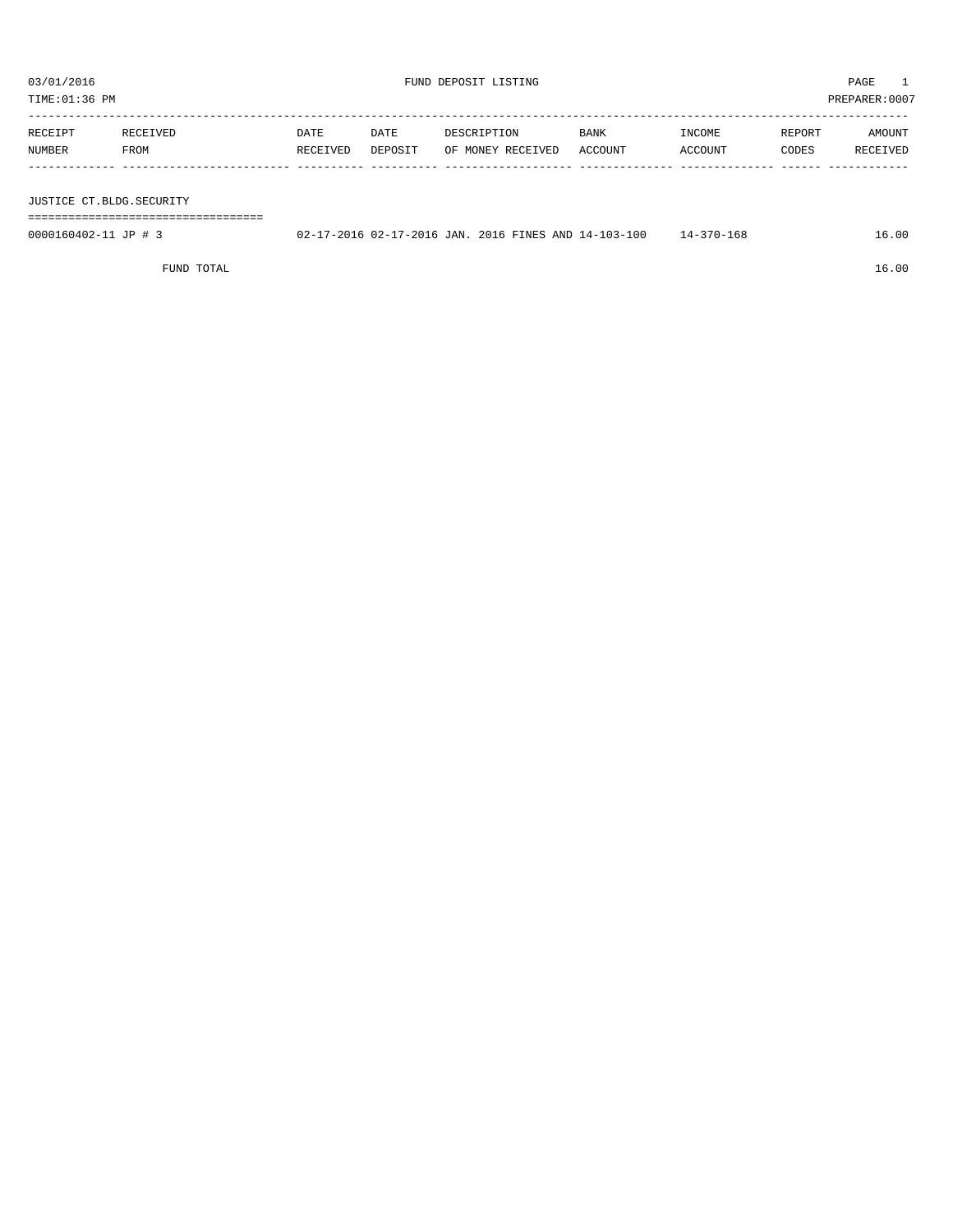TIME:01:36 PM PREPARER:0007 ----------------------------------------------------------------------------------------------------------------------------------- RECEIPT RECEIVED DATE DATE DESCRIPTION BANK INCOME REPORT AMOUNT NUMBER FROM RECEIVED DEPOSIT OF MONEY RECEIVED ACCOUNT ACCOUNT CODES RECEIVED ------------- ------------------------- ---------- ---------- ------------------- -------------- -------------- ------ ------------ CO.CLERK RECORD MNGMT.

===================================

| 0000160364-04 LEGEND BANK | 02-03-2016 02-03-2016 JAN. 2016 INTEREST 18-103-100 |  | $18 - 360 - 100$ | 1.06 |
|---------------------------|-----------------------------------------------------|--|------------------|------|
|                           |                                                     |  |                  |      |

FUND TOTAL  $1.06$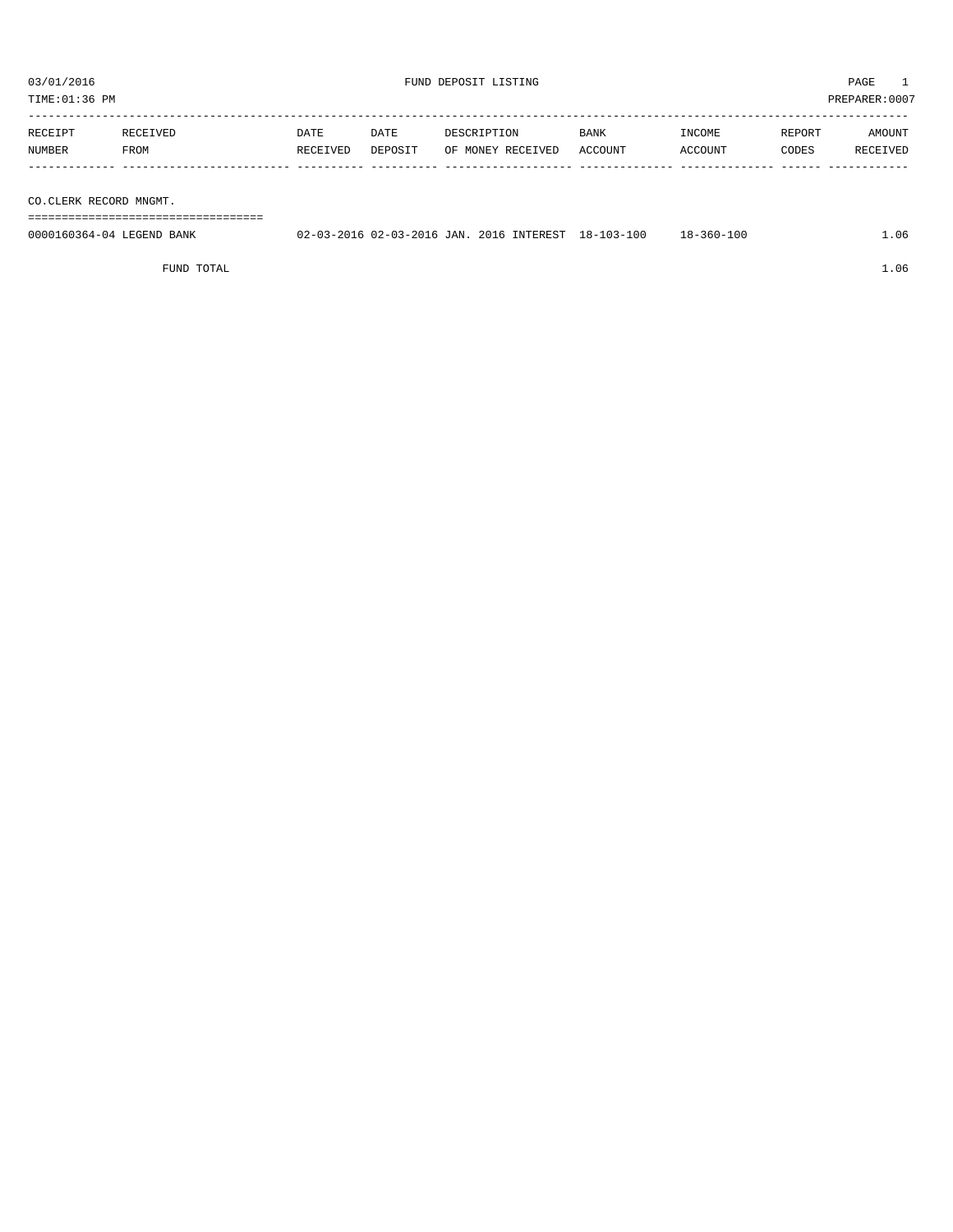| TIME:01:36 PM | :0007<br>PREPARER: |
|---------------|--------------------|
|               |                    |

| RECEIPT                   | <b>RECEIVED</b>              | DATE     | DATE    | DESCRIPTION                              | <b>BANK</b>      | INCOME           | REPORT | AMOUNT   |
|---------------------------|------------------------------|----------|---------|------------------------------------------|------------------|------------------|--------|----------|
| NUMBER                    | FROM                         | RECEIVED | DEPOSIT | OF MONEY RECEIVED                        | <b>ACCOUNT</b>   | ACCOUNT          | CODES  | RECEIVED |
|                           |                              |          |         |                                          |                  |                  |        |          |
|                           |                              |          |         |                                          |                  |                  |        |          |
| DIST.CLK.RECORDS MNGMT.   |                              |          |         |                                          |                  |                  |        |          |
|                           |                              |          |         |                                          |                  |                  |        |          |
|                           | 0000160363-14 DISTRICT CLERK |          |         | 02-03-2016 02-03-2016 NOV. 1-30, 2015    | 19-103-100       | 19-370-136       |        | 214.49   |
| 0000160364-05 LEGEND BANK |                              |          |         | 02-03-2016 02-03-2016 JAN. 2016 INTEREST | $19 - 103 - 100$ | $19 - 360 - 100$ |        | 0.21     |

0000160366-14 DISTRICT CLERK 02-04-2016 02-04-2016 DEC. 1-31, 2015 19-103-100 19-370-136 154.97

FUND TOTAL 369.67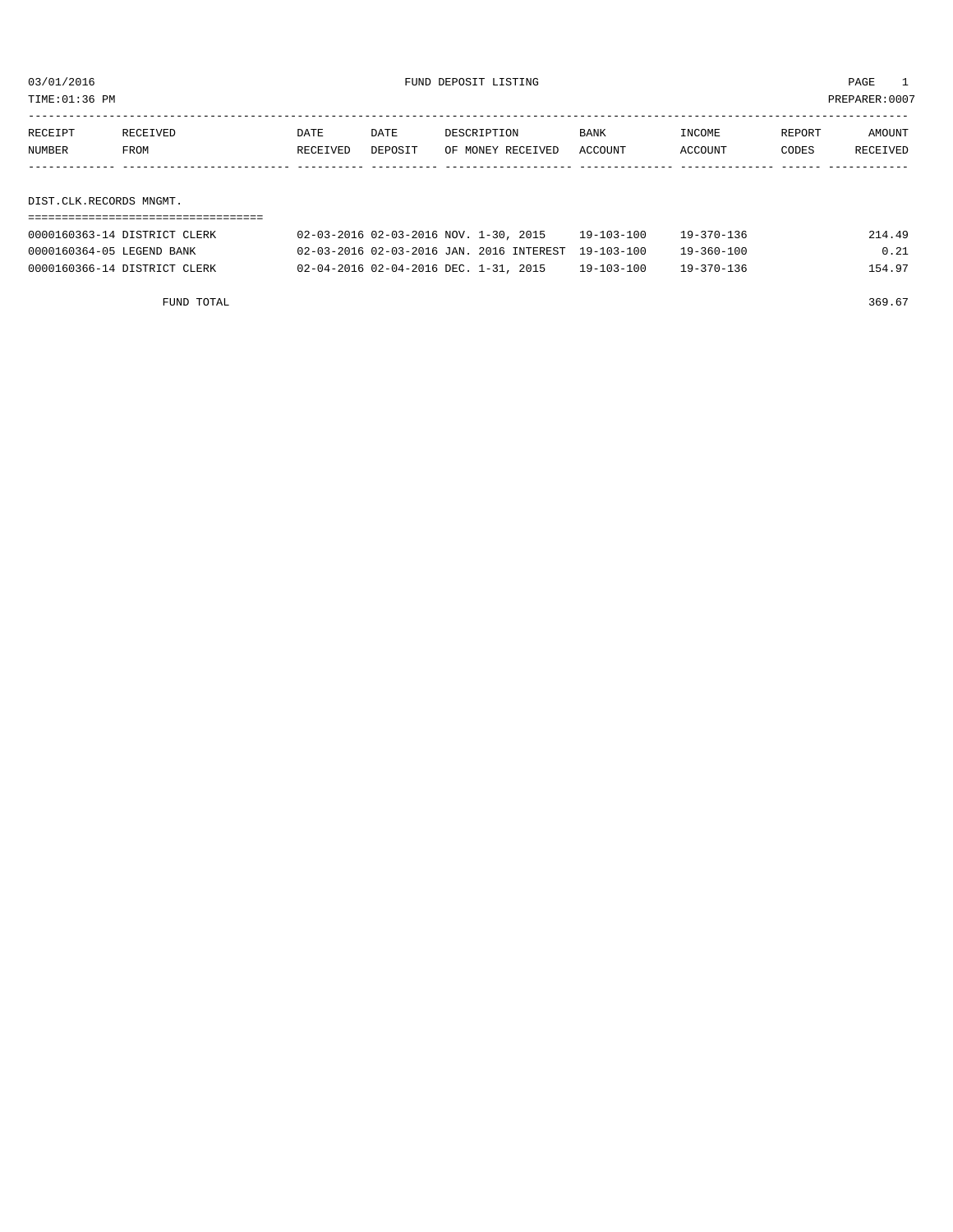TIME:01:36 PM PREPARER:0007

| RECEIPT<br>NUMBER         | RECEIVED<br>FROM | DATE<br>RECEIVED | DATE<br>DEPOSIT | DESCRIPTION<br>OF MONEY RECEIVED | BANK<br>ACCOUNT | INCOME<br>ACCOUNT     | REPORT<br>CODES | AMOUNT<br>RECEIVED |  |  |
|---------------------------|------------------|------------------|-----------------|----------------------------------|-----------------|-----------------------|-----------------|--------------------|--|--|
|                           |                  |                  |                 |                                  |                 |                       |                 |                    |  |  |
|                           |                  |                  |                 |                                  |                 |                       |                 |                    |  |  |
| COUNTY OFFICES REC.MNGMT. |                  |                  |                 |                                  |                 |                       |                 |                    |  |  |
|                           |                  |                  |                 |                                  |                 |                       |                 |                    |  |  |
|                           |                  |                  |                 |                                  | .               | $0.0$ $0.000$ $0.000$ |                 | $  -$              |  |  |

| 0000160363-15 DISTRICT CLERK | 02-03-2016 02-03-2016 NOV. 1-30, 2015               | $20 - 103 - 100$ | 20-370-135       | 678.46 |
|------------------------------|-----------------------------------------------------|------------------|------------------|--------|
| 0000160364-06 LEGEND BANK    | 02-03-2016 02-03-2016 JAN. 2016 INTEREST 20-103-100 |                  | $20 - 360 - 100$ | 2.90   |
| 0000160366-15 DISTRICT CLERK | 02-04-2016 02-04-2016 DEC. 1-31, 2015               | $20 - 103 - 100$ | $20 - 370 - 135$ | 481.55 |
|                              |                                                     |                  |                  |        |

FUND TOTAL 1,162.91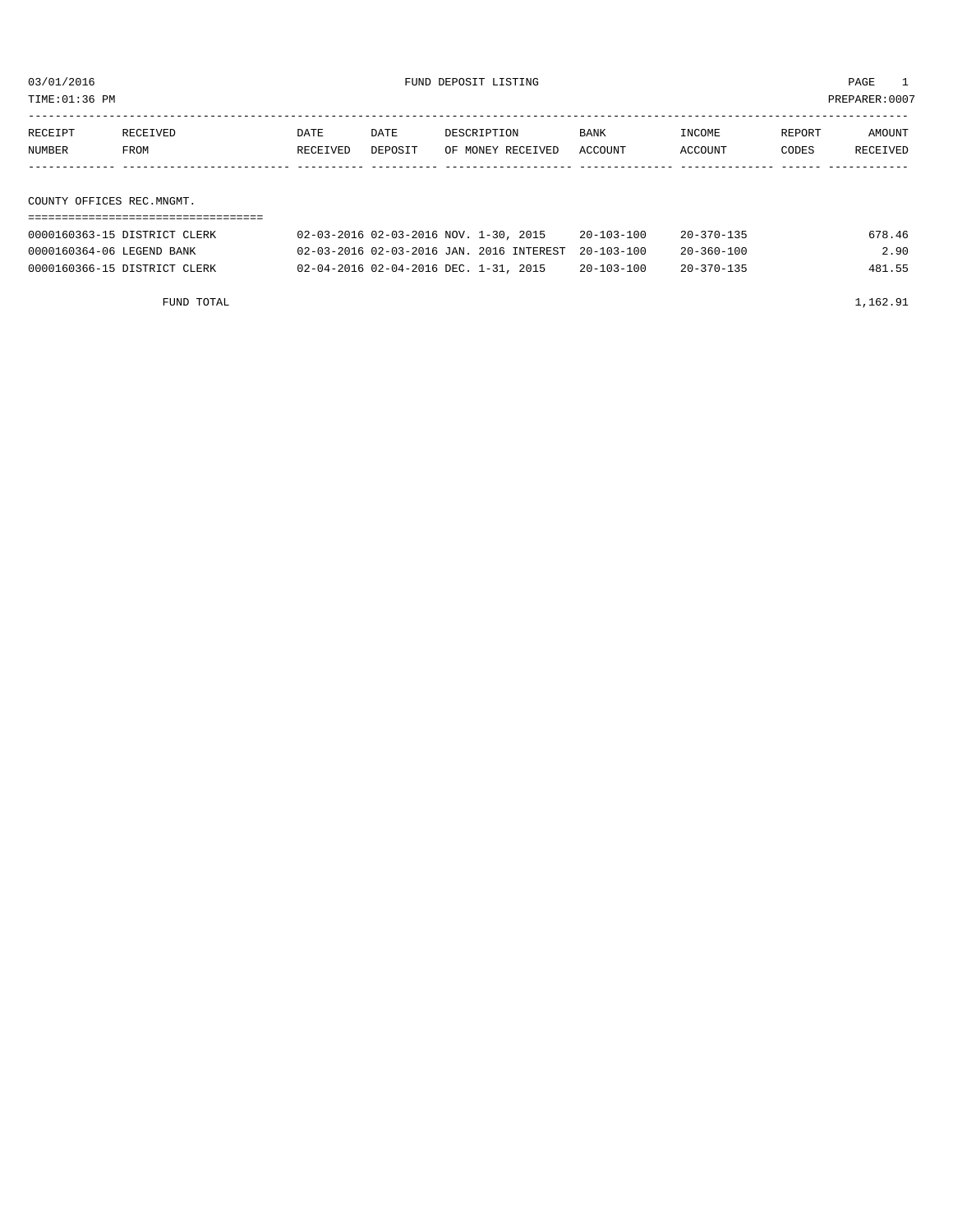#### 03/01/2016 FUND DEPOSIT LISTING PAGE 1

| RECEIPT | <b>RECEIVED</b> | DATE            | DATE    | DESCRIPTION       | <b>BANK</b> | <b>INCOME</b> | REPORT | AMOUNT          |
|---------|-----------------|-----------------|---------|-------------------|-------------|---------------|--------|-----------------|
| NUMBER  | FROM            | <b>RECEIVED</b> | DEPOSIT | OF MONEY RECEIVED | ACCOUNT     | ACCOUNT       | CODES  | <b>RECEIVED</b> |
|         |                 |                 |         |                   |             |               |        |                 |

FANNIN CO. R & B #1 FUND

| =====================================                                  |                                                                                             |                  |                  |           |
|------------------------------------------------------------------------|---------------------------------------------------------------------------------------------|------------------|------------------|-----------|
| 0000160353-02 TEXPOOL                                                  | 02-01-2016 02-01-2016 JAN. 2016 INTEREST 21-103-175                                         |                  | $21 - 360 - 100$ | 3.88      |
| 0000160360-02 APPRAISAL DISTRICT                                       | 02-03-2016 02-03-2016 TAXES                                                                 | $21 - 103 - 100$ | $21 - 310 - 110$ | 60,375.73 |
| 0000160360-07 APPRAISAL DISTRICT                                       | 02-03-2016 02-03-2016 TAXES                                                                 | $21 - 103 - 100$ | $21 - 310 - 120$ | 275.60    |
| 0000160362-02 TAX A/C                                                  | 02-03-2016 02-03-2016 WEEK OF 1/02/16                                                       | $21 - 103 - 100$ | $21 - 321 - 300$ | 896.72    |
| 0000160362-06 TAX A/C                                                  | 02-03-2016 02-03-2016 WEEK OF 1/02/16                                                       | $21 - 103 - 100$ | $21 - 321 - 200$ | 4,903.77  |
| 0000160363-18 DISTRICT CLERK                                           | 02-03-2016 02-03-2016 NOV. 1-30, 2015                                                       | $21 - 103 - 100$ | $21 - 350 - 450$ | 1,007.34  |
| 0000160364-07 LEGEND BANK                                              | 02-03-2016 02-03-2016 JAN. 2016 INTEREST 21-103-100                                         |                  | $21 - 360 - 100$ | 13.72     |
| 0000160366-18 DISTRICT CLERK                                           | 02-04-2016 02-04-2016 DEC. 1-31, 2015                                                       | 21-103-100       | $21 - 350 - 450$ | 498.89    |
| 0000160380-02 APPRAISAL DISTRICT                                       | 02-10-2016 02-10-2016 TAXES                                                                 | $21 - 103 - 100$ | $21 - 310 - 110$ | 34,938.16 |
| 0000160380-07 APPRAISAL DISTRICT                                       | 02-10-2016 02-10-2016 TAXES                                                                 | $21 - 103 - 100$ | $21 - 310 - 120$ | 317.09    |
| 0000160381-02 TAX A/C                                                  | 02-10-2016 02-10-2016 WEEK OF 1/29/16                                                       | $21 - 103 - 100$ | $21 - 321 - 300$ | 1,475.51  |
| 0000160381-06 TAX A/C                                                  | 02-10-2016 02-10-2016 WEEK OF 1/29/16                                                       | $21 - 103 - 100$ | $21 - 321 - 200$ | 7,825.75  |
| 0000160382-02 TAX A/C                                                  | 02-10-2016 02-10-2016 WEEK OF 1/29/16                                                       | $21 - 103 - 100$ | $21 - 321 - 300$ | 8.15      |
| 0000160382-06 TAX A/C                                                  | 02-10-2016 02-10-2016 WEEK OF 1/29/16                                                       | $21 - 103 - 100$ | $21 - 321 - 200$ | 500.39    |
| 0000160386-01 RANDY BLOCK                                              | 02-11-2016 02-11-2016 2 TINHORNS                                                            | $21 - 103 - 100$ | $21 - 370 - 145$ | 300.00    |
| 0000160387-01 STEPHENS STRUCTURAL                                      | 02-11-2016 02-11-2016 CULVERT                                                               | $21 - 103 - 100$ | $21 - 370 - 145$ | 150.00    |
| 0000160388-01 WILLIAM R. GLASER                                        | 02-12-2016 02-12-2016 CULVERT                                                               | $21 - 103 - 100$ | $21 - 370 - 145$ | 292.80    |
|                                                                        | 0000160389-02 COMPTROLLER-STATE FISCAL 02-12-2016 02-12-2016 DEC. 2015 LOCAL SAL 21-103-100 |                  | $21 - 318 - 160$ | 4,409.29  |
| 0000160394-01 TEXAS DEPT. OF PUBLIC SAF 02-16-2016 02-16-2016 PW-00805 |                                                                                             | $21 - 103 - 100$ | $21 - 330 - 200$ | 2,576.25  |
| 0000160402-13 JP # 3                                                   | 02-17-2016 02-17-2016 JAN. 2016 FINES AND 21-103-100                                        |                  | $21 - 350 - 457$ | 92.99     |
| 0000160403-01 DONALD G. BARNET                                         | 02-17-2016 02-17-2016 GATE PIPE                                                             | $21 - 103 - 100$ | $21 - 370 - 145$ | 222.00    |
| 0000160404-01 DENNIS WILSON                                            | 02-17-2016 02-17-2016 CULVERT                                                               | $21 - 103 - 100$ | $21 - 370 - 145$ | 270.00    |
| 0000160405-01 JOE BURNS                                                | 02-17-2016 02-17-2016 TIN HORN                                                              | $21 - 103 - 100$ | $21 - 370 - 145$ | 283.60    |
| 0000160407-03 APPRAISAL DISTRICT                                       | 02-17-2016 02-17-2016 TAXES                                                                 | $21 - 103 - 100$ | $21 - 310 - 110$ | 8,326.96  |
| 0000160407-08 APPRAISAL DISTRICT                                       | 02-17-2016 02-17-2016 TAXES                                                                 | $21 - 103 - 100$ | $21 - 310 - 120$ | 238.86    |
| 0000160420-02 TAX A/C                                                  | 02-19-2016 02-19-2016 WEEK OF 2/5/16                                                        | $21 - 103 - 100$ | $21 - 321 - 300$ | 4.08      |
| 0000160420-06 TAX A/C                                                  | 02-19-2016 02-19-2016 WEEK OF 2/5/16                                                        | $21 - 103 - 100$ | $21 - 321 - 200$ | 132.05    |
| 0000160421-02 TAX A/C                                                  | 02-19-2016 02-19-2016 WEEK OF 2/5/16                                                        | $21 - 103 - 100$ | $21 - 321 - 300$ | 1,442.90  |
| 0000160421-06 TAX A/C                                                  | 02-19-2016 02-19-2016 WEEK OF 2/5/16                                                        | 21-103-100       | $21 - 321 - 200$ | 7,429.12  |
| 0000160423-02 TAX A/C                                                  | 02-19-2016 02-19-2016 WEEK OF 2/12/16                                                       | $21 - 103 - 100$ | $21 - 321 - 300$ | 1,351.19  |
| 0000160423-06 TAX A/C                                                  | 02-19-2016 02-19-2016 WEEK OF 2/12/16                                                       | $21 - 103 - 100$ | $21 - 321 - 200$ | 6,934.45  |
| 0000160426-01 JARRELL KEITH MCCAIN                                     | 02-19-2016 02-19-2016 CULVERT                                                               | $21 - 103 - 100$ | $21 - 370 - 145$ | 329.50    |
| 0000160432-03 APPRAISAL DISTRICT                                       | 02-24-2016 02-24-2016 TAXES                                                                 | $21 - 103 - 100$ | $21 - 310 - 110$ | 3,039.69  |
| 0000160432-08 APPRAISAL DISTRICT                                       | 02-24-2016 02-24-2016 TAXES                                                                 | $21 - 103 - 100$ | $21 - 310 - 120$ | 268.11    |
| 0000160445-02 TAX A/C                                                  | 02-26-2016 02-26-2016 WEEK OF 2/26/16                                                       | $21 - 103 - 100$ | $21 - 321 - 300$ | 1,255.41  |
| 0000160445-06 TAX A/C                                                  | 02-26-2016 02-26-2016 WEEK OF 2/26/16                                                       | $21 - 103 - 100$ | $21 - 321 - 200$ | 5,354.50  |

FUND TOTAL 157,744.45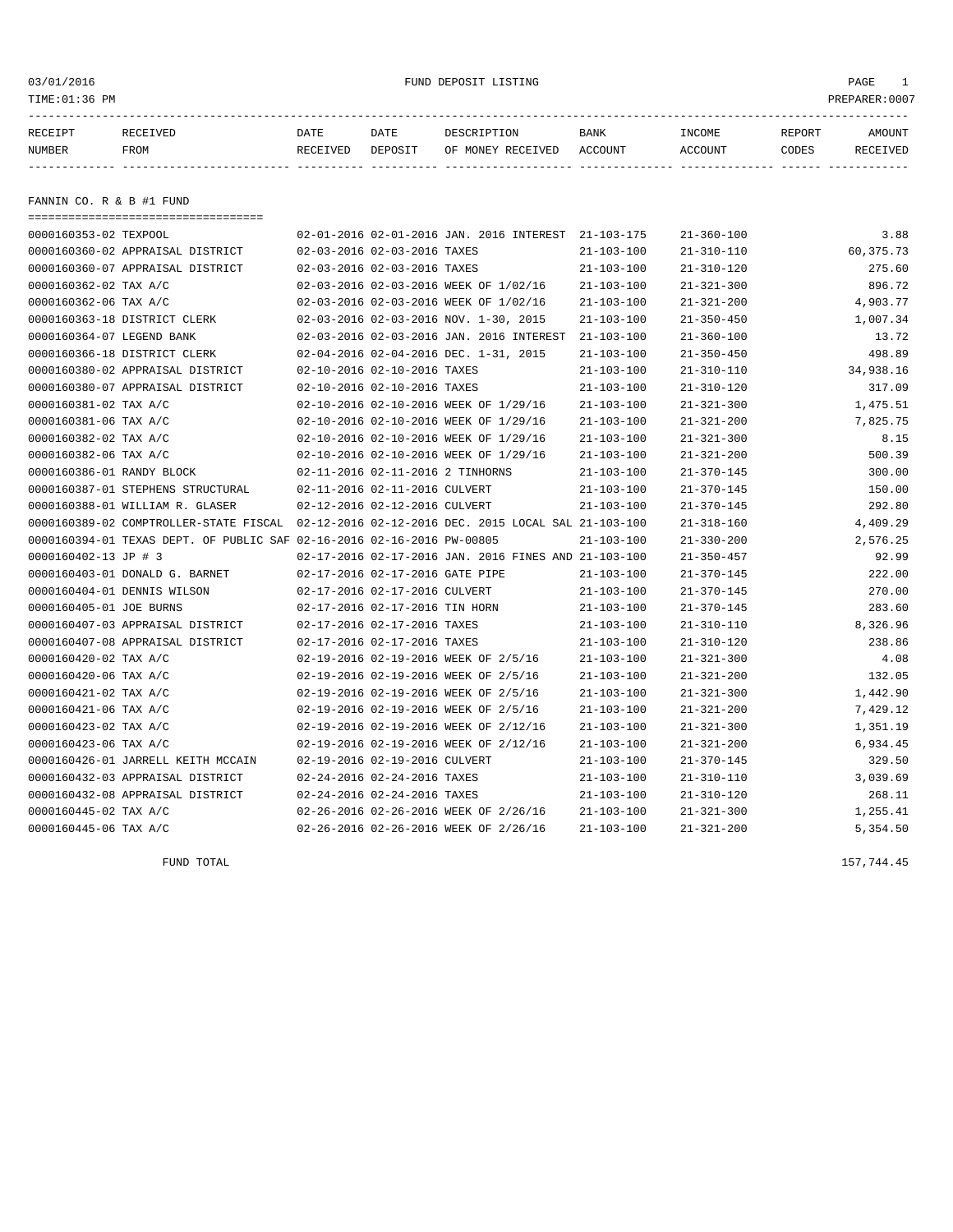#### 03/01/2016 FUND DEPOSIT LISTING PAGE 1

| RECEIPT | <b>RECEIVED</b> | DATE     | DATE    | DESCRIPTION          | <b>BANK</b>    | INCOME  | <b>REPORT</b> | AMOUNT          |
|---------|-----------------|----------|---------|----------------------|----------------|---------|---------------|-----------------|
| NUMBER  | FROM            | RECEIVED | DEPOSIT | RECEIVED<br>OF MONEY | <b>ACCOUNT</b> | ACCOUNT | CODES         | <b>RECEIVED</b> |
|         |                 |          |         |                      |                |         |               |                 |

FANNIN CO. R & B #2 FUND

| ====================================                                                        |                                       |                                                      |                  |                  |           |
|---------------------------------------------------------------------------------------------|---------------------------------------|------------------------------------------------------|------------------|------------------|-----------|
| 0000160353-03 TEXPOOL                                                                       |                                       | 02-01-2016 02-01-2016 JAN. 2016 INTEREST 22-103-175  |                  | $22 - 360 - 100$ | 34.56     |
| 0000160360-03 APPRAISAL DISTRICT                                                            | 02-03-2016 02-03-2016 TAXES           |                                                      | $22 - 103 - 100$ | $22 - 310 - 110$ | 70,329.73 |
| 0000160360-08 APPRAISAL DISTRICT                                                            | 02-03-2016 02-03-2016 TAXES           |                                                      | $22 - 103 - 100$ | $22 - 310 - 120$ | 321.04    |
| 0000160362-03 TAX A/C                                                                       | 02-03-2016 02-03-2016 WEEK OF 1/02/16 |                                                      | $22 - 103 - 100$ | $22 - 321 - 300$ | 1,044.56  |
| 0000160362-07 TAX A/C                                                                       | 02-03-2016 02-03-2016 WEEK OF 1/02/16 |                                                      | $22 - 103 - 100$ | $22 - 321 - 200$ | 5,712.24  |
| 0000160363-19 DISTRICT CLERK                                                                | 02-03-2016 02-03-2016 NOV. 1-30, 2015 |                                                      | $22 - 103 - 100$ | $22 - 350 - 450$ | 1,173.42  |
| 0000160364-08 LEGEND BANK                                                                   |                                       | 02-03-2016 02-03-2016 JAN. 2016 INTEREST             | 22-103-100       | $22 - 360 - 100$ | 17.38     |
| 0000160366-19 DISTRICT CLERK                                                                | 02-04-2016 02-04-2016 DEC. 1-31, 2015 |                                                      | $22 - 103 - 100$ | $22 - 350 - 450$ | 581.14    |
| 0000160370-01 TIM KIRBY                                                                     | 02-05-2016 02-05-2016 CULVERT         |                                                      | $22 - 103 - 100$ | $22 - 370 - 145$ | 120.00    |
| 0000160371-01 OSCAR SANCHEZ                                                                 | 02-05-2016 02-05-2016 CULVERT         |                                                      | $22 - 103 - 100$ | $22 - 370 - 145$ | 150.00    |
| 0000160372-01 SURESH GARG                                                                   | 02-05-2016 02-05-2016 CULVERT         |                                                      | $22 - 103 - 100$ | $22 - 370 - 145$ | 380.00    |
| 0000160373-01 LEAH HAMILTON                                                                 | 02-05-2016 02-05-2016 CULVERT         |                                                      | $22 - 103 - 100$ | $22 - 370 - 145$ | 187.50    |
| 0000160375-01 STEVE BRINLEE                                                                 | 02-08-2016 02-08-2016 CULVERT         |                                                      | $22 - 103 - 100$ | $22 - 370 - 145$ | 229.50    |
| 0000160379-01 CHARLES E. HUTSON                                                             | 02-09-2016 02-09-2016 CULVERT         |                                                      | $22 - 103 - 100$ | $22 - 370 - 145$ | 126.00    |
| 0000160380-03 APPRAISAL DISTRICT                                                            | 02-10-2016 02-10-2016 TAXES           |                                                      | $22 - 103 - 100$ | $22 - 310 - 110$ | 40,698.32 |
| 0000160380-08 APPRAISAL DISTRICT                                                            | 02-10-2016 02-10-2016 TAXES           |                                                      | $22 - 103 - 100$ | $22 - 310 - 120$ | 369.36    |
| 0000160381-03 TAX A/C                                                                       | 02-10-2016 02-10-2016 WEEK OF 1/29/16 |                                                      | $22 - 103 - 100$ | $22 - 321 - 300$ | 1,718.78  |
| 0000160381-07 TAX A/C                                                                       | 02-10-2016 02-10-2016 WEEK OF 1/29/16 |                                                      | $22 - 103 - 100$ | $22 - 321 - 200$ | 9,115.96  |
| 0000160382-03 TAX A/C                                                                       | 02-10-2016 02-10-2016 WEEK OF 1/29/16 |                                                      | $22 - 103 - 100$ | $22 - 321 - 300$ | 9.50      |
| 0000160382-07 TAX A/C                                                                       | 02-10-2016 02-10-2016 WEEK OF 1/29/16 |                                                      | $22 - 103 - 100$ | $22 - 321 - 200$ | 582.89    |
| 0000160389-03 COMPTROLLER-STATE FISCAL 02-12-2016 02-12-2016 DEC. 2015 LOCAL SAL 22-103-100 |                                       |                                                      |                  | $22 - 318 - 160$ | 5,136.24  |
| 0000160402-14 JP # 3                                                                        |                                       | 02-17-2016 02-17-2016 JAN. 2016 FINES AND 22-103-100 |                  | $22 - 350 - 457$ | 108.33    |
| 0000160407-04 APPRAISAL DISTRICT                                                            | 02-17-2016 02-17-2016 TAXES           |                                                      | $22 - 103 - 100$ | $22 - 310 - 110$ | 9,699.81  |
| 0000160407-09 APPRAISAL DISTRICT                                                            | 02-17-2016 02-17-2016 TAXES           |                                                      | $22 - 103 - 100$ | $22 - 310 - 120$ | 278.24    |
| 0000160420-03 TAX A/C                                                                       | 02-19-2016 02-19-2016 WEEK OF 2/5/16  |                                                      | $22 - 103 - 100$ | $22 - 321 - 300$ | 4.75      |
| 0000160420-07 TAX A/C                                                                       | 02-19-2016 02-19-2016 WEEK OF 2/5/16  |                                                      | $22 - 103 - 100$ | $22 - 321 - 200$ | 153.82    |
| 0000160421-03 TAX A/C                                                                       | 02-19-2016 02-19-2016 WEEK OF 2/5/16  |                                                      | $22 - 103 - 100$ | $22 - 321 - 300$ | 1,680.79  |
| 0000160421-07 TAX A/C                                                                       | 02-19-2016 02-19-2016 WEEK OF 2/5/16  |                                                      | $22 - 103 - 100$ | $22 - 321 - 200$ | 8,653.94  |
| 0000160423-03 TAX A/C                                                                       | 02-19-2016 02-19-2016 WEEK OF 2/12/16 |                                                      | $22 - 103 - 100$ | $22 - 321 - 300$ | 1,573.96  |
| 0000160423-07 TAX A/C                                                                       | 02-19-2016 02-19-2016 WEEK OF 2/12/16 |                                                      | $22 - 103 - 100$ | $22 - 321 - 200$ | 8,077.72  |
| 0000160424-01 CASEY CROSS                                                                   | 02-19-2016 02-19-2016 CULVERT         |                                                      | $22 - 103 - 100$ | $22 - 370 - 145$ | 230.00    |
| 0000160425-01 MICHAEL J. WALKER                                                             | 02-19-2016 02-19-2016 CULVERT         |                                                      | $22 - 103 - 100$ | $22 - 370 - 145$ | 229.50    |
| 0000160432-04 APPRAISAL DISTRICT                                                            | 02-24-2016 02-24-2016 TAXES           |                                                      | $22 - 103 - 100$ | $22 - 310 - 110$ | 3,540.83  |
| 0000160432-09 APPRAISAL DISTRICT                                                            | 02-24-2016 02-24-2016 TAXES           |                                                      | $22 - 103 - 100$ | 22-310-120       | 312.30    |
| 0000160441-01 FANNIN COUNTY TAX A/C                                                         |                                       | 02-25-2016 02-25-2016 REFUND FOR INSP. ST 22-103-100 |                  | $22 - 622 - 458$ | 15.00     |
| 0000160445-03 TAX A/C                                                                       | 02-26-2016 02-26-2016 WEEK OF 2/26/16 |                                                      | $22 - 103 - 100$ | $22 - 321 - 300$ | 1,462.38  |
| 0000160445-07 TAX A/C                                                                       | 02-26-2016 02-26-2016 WEEK OF 2/26/16 |                                                      | $22 - 103 - 100$ | $22 - 321 - 200$ | 6,237.27  |

FUND TOTAL 180,296.76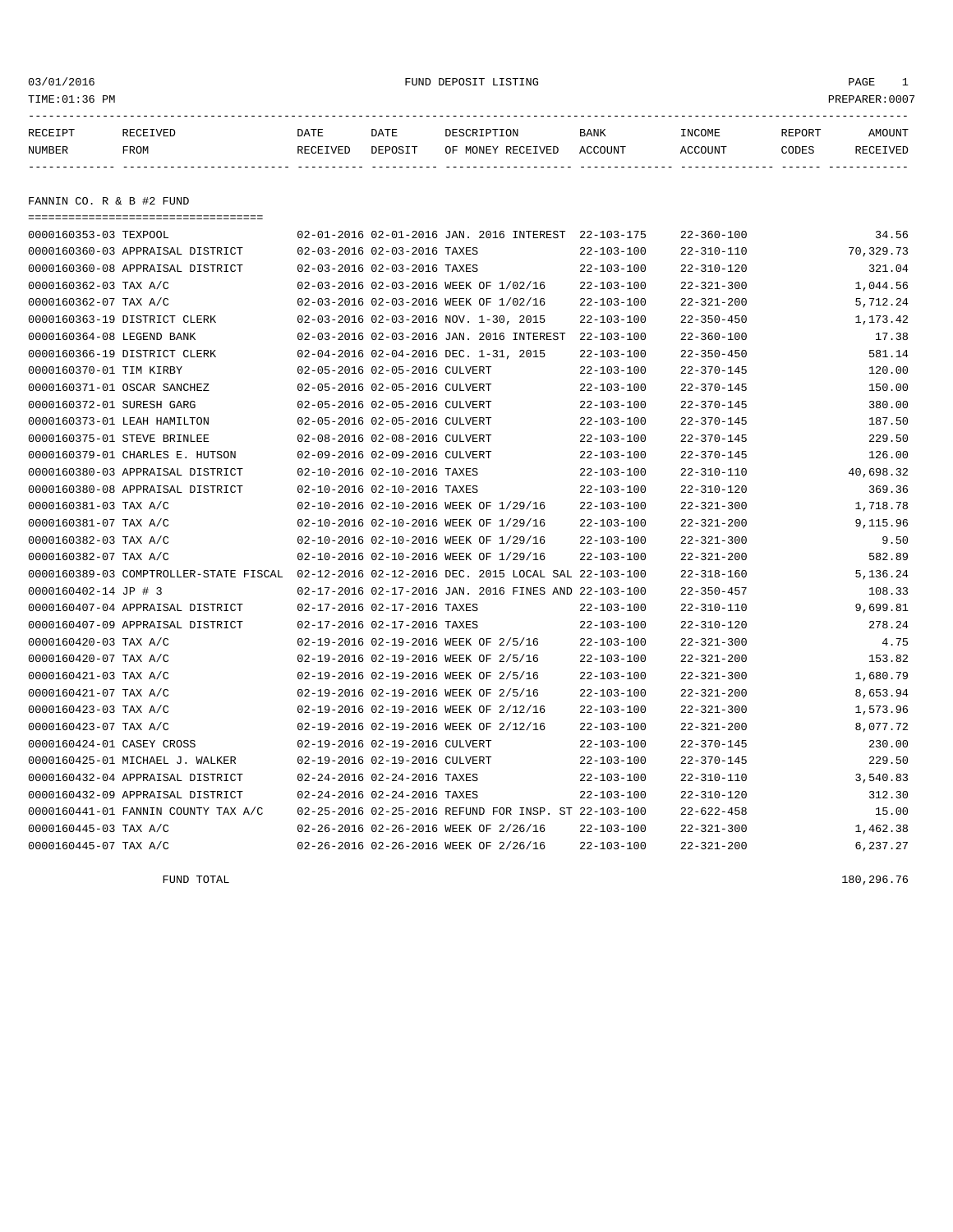#### 03/01/2016 FUND DEPOSIT LISTING PAGE 1

| RECEIPT | RECEIVED | DATE     | DATE    | DESCRIPTION       | <b>BANK</b> | INCOME  | REPORT | AMOUNT   |
|---------|----------|----------|---------|-------------------|-------------|---------|--------|----------|
| NUMBER  | FROM     | RECEIVED | DEPOSIT | OF MONEY RECEIVED | ACCOUNT     | ACCOUNT | CODES  | RECEIVED |
|         |          |          |         |                   |             |         |        |          |

FANNIN CO. R & B #3 FUND

| ======================================                                                      |                               |                                                      |                  |                  |            |
|---------------------------------------------------------------------------------------------|-------------------------------|------------------------------------------------------|------------------|------------------|------------|
| 0000160353-04 TEXPOOL                                                                       |                               | 02-01-2016 02-01-2016 JAN. 2016 INTEREST 23-103-175  |                  | $23 - 360 - 100$ | 51.53      |
| 0000160360-04 APPRAISAL DISTRICT                                                            | 02-03-2016 02-03-2016 TAXES   |                                                      | $23 - 103 - 100$ | $23 - 310 - 110$ | 105,494.59 |
| 0000160360-09 APPRAISAL DISTRICT                                                            | 02-03-2016 02-03-2016 TAXES   |                                                      | $23 - 103 - 100$ | $23 - 310 - 120$ | 481.56     |
| 0000160361-01 JUDY KISSINGER                                                                | 02-03-2016 02-03-2016 CULVERT |                                                      | $23 - 103 - 100$ | $23 - 370 - 145$ | 534.25     |
| 0000160362-04 TAX A/C                                                                       |                               | 02-03-2016 02-03-2016 WEEK OF 1/02/16                | $23 - 103 - 100$ | $23 - 321 - 300$ | 1,566.84   |
| 0000160362-08 TAX A/C                                                                       |                               | 02-03-2016 02-03-2016 WEEK OF 1/02/16                | $23 - 103 - 100$ | $23 - 321 - 200$ | 8,568.35   |
| 0000160363-20 DISTRICT CLERK                                                                |                               | $02-03-2016$ $02-03-2016$ NOV. $1-30$ , 2015         | $23 - 103 - 100$ | $23 - 350 - 450$ | 1,760.13   |
| 0000160364-09 LEGEND BANK                                                                   |                               | 02-03-2016 02-03-2016 JAN. 2016 INTEREST 23-103-100  |                  | $23 - 360 - 100$ | 19.38      |
| 0000160366-20 DISTRICT CLERK                                                                |                               | 02-04-2016 02-04-2016 DEC. 1-31, 2015                | $23 - 103 - 100$ | $23 - 350 - 450$ | 871.71     |
| 0000160374-01 RULITO GOMEZ                                                                  |                               | 02-08-2016 02-08-2016 15" X 30' CULVERT C 23-103-100 |                  | $23 - 370 - 145$ | 400.00     |
| 0000160376-01 SAM RAYBURN I.S.D.                                                            |                               | 02-08-2016 02-08-2016 FUEL TO HAUL ROCK              | $23 - 103 - 100$ | $23 - 370 - 145$ | 41.61      |
| 0000160378-01 DANIEL WEERS                                                                  | 02-09-2016 02-09-2016 CULVERT |                                                      | $23 - 103 - 100$ | $23 - 370 - 145$ | 379.00     |
| 0000160380-04 APPRAISAL DISTRICT                                                            | 02-10-2016 02-10-2016 TAXES   |                                                      | 23-103-100       | $23 - 310 - 110$ | 61,047.48  |
| 0000160380-09 APPRAISAL DISTRICT                                                            | 02-10-2016 02-10-2016 TAXES   |                                                      | $23 - 103 - 100$ | $23 - 310 - 120$ | 554.05     |
| 0000160381-04 TAX A/C                                                                       |                               | 02-10-2016 02-10-2016 WEEK OF 1/29/16                | $23 - 103 - 100$ | $23 - 321 - 300$ | 2,578.16   |
| 0000160381-08 TAX A/C                                                                       |                               | 02-10-2016 02-10-2016 WEEK OF 1/29/16                | $23 - 103 - 100$ | $23 - 321 - 200$ | 13,673.95  |
| 0000160382-04 TAX A/C                                                                       |                               | 02-10-2016 02-10-2016 WEEK OF 1/29/16                | $23 - 103 - 100$ | $23 - 321 - 300$ | 14.24      |
| 0000160382-08 TAX A/C                                                                       |                               | 02-10-2016 02-10-2016 WEEK OF 1/29/16                | $23 - 103 - 100$ | $23 - 321 - 200$ | 874.34     |
| 0000160389-04 COMPTROLLER-STATE FISCAL 02-12-2016 02-12-2016 DEC. 2015 LOCAL SAL 23-103-100 |                               |                                                      |                  | $23 - 318 - 160$ | 7,704.35   |
| 0000160394-02 TEXAS DEPT. OF PUBLIC SAF 02-16-2016 02-16-2016 PW-00805                      |                               |                                                      | $23 - 103 - 100$ | $23 - 330 - 200$ | 12,887.91  |
| 0000160402-15 JP # 3                                                                        |                               | 02-17-2016 02-17-2016 JAN. 2016 FINES AND 23-103-100 |                  | $23 - 350 - 457$ | 162.49     |
| 0000160407-05 APPRAISAL DISTRICT                                                            | 02-17-2016 02-17-2016 TAXES   |                                                      | $23 - 103 - 100$ | $23 - 310 - 110$ | 14,549.70  |
| 0000160407-10 APPRAISAL DISTRICT                                                            | 02-17-2016 02-17-2016 TAXES   |                                                      | $23 - 103 - 100$ | $23 - 310 - 120$ | 417.37     |
| 0000160420-04 TAX A/C                                                                       |                               | 02-19-2016 02-19-2016 WEEK OF 2/5/16                 | $23 - 103 - 100$ | $23 - 321 - 300$ | 7.12       |
| 0000160420-08 TAX A/C                                                                       |                               | 02-19-2016 02-19-2016 WEEK OF 2/5/16                 | $23 - 103 - 100$ | $23 - 321 - 200$ | 230.74     |
| 0000160421-04 TAX A/C                                                                       |                               | 02-19-2016 02-19-2016 WEEK OF 2/5/16                 | $23 - 103 - 100$ | $23 - 321 - 300$ | 2,521.19   |
| 0000160421-08 TAX A/C                                                                       |                               | 02-19-2016 02-19-2016 WEEK OF 2/5/16                 | $23 - 103 - 100$ | $23 - 321 - 200$ | 12,980.92  |
| 0000160423-04 TAX A/C                                                                       |                               | 02-19-2016 02-19-2016 WEEK OF 2/12/16                | 23-103-100       | $23 - 321 - 300$ | 2,360.95   |
| 0000160423-08 TAX A/C                                                                       |                               | 02-19-2016 02-19-2016 WEEK OF 2/12/16                | $23 - 103 - 100$ | $23 - 321 - 200$ | 12, 116.58 |
| 0000160428-01 HONEY GROVE I.S.D.                                                            |                               | 02-22-2016 02-22-2016 FUEL TO HAUL ROCK              | $23 - 103 - 100$ | $23 - 370 - 145$ | 149.49     |
| 0000160432-05 APPRAISAL DISTRICT                                                            | 02-24-2016 02-24-2016 TAXES   |                                                      | $23 - 103 - 100$ | $23 - 310 - 110$ | 5, 311.25  |
| 0000160432-10 APPRAISAL DISTRICT                                                            | 02-24-2016 02-24-2016 TAXES   |                                                      | $23 - 103 - 100$ | $23 - 310 - 120$ | 468.46     |
| 0000160445-04 TAX A/C                                                                       |                               | 02-26-2016 02-26-2016 WEEK OF 2/26/16                | $23 - 103 - 100$ | $23 - 321 - 300$ | 2,193.58   |
| 0000160445-08 TAX A/C                                                                       |                               | 02-26-2016 02-26-2016 WEEK OF 2/26/16                | $23 - 103 - 100$ | $23 - 321 - 200$ | 9,355.92   |

FUND TOTAL 282,329.19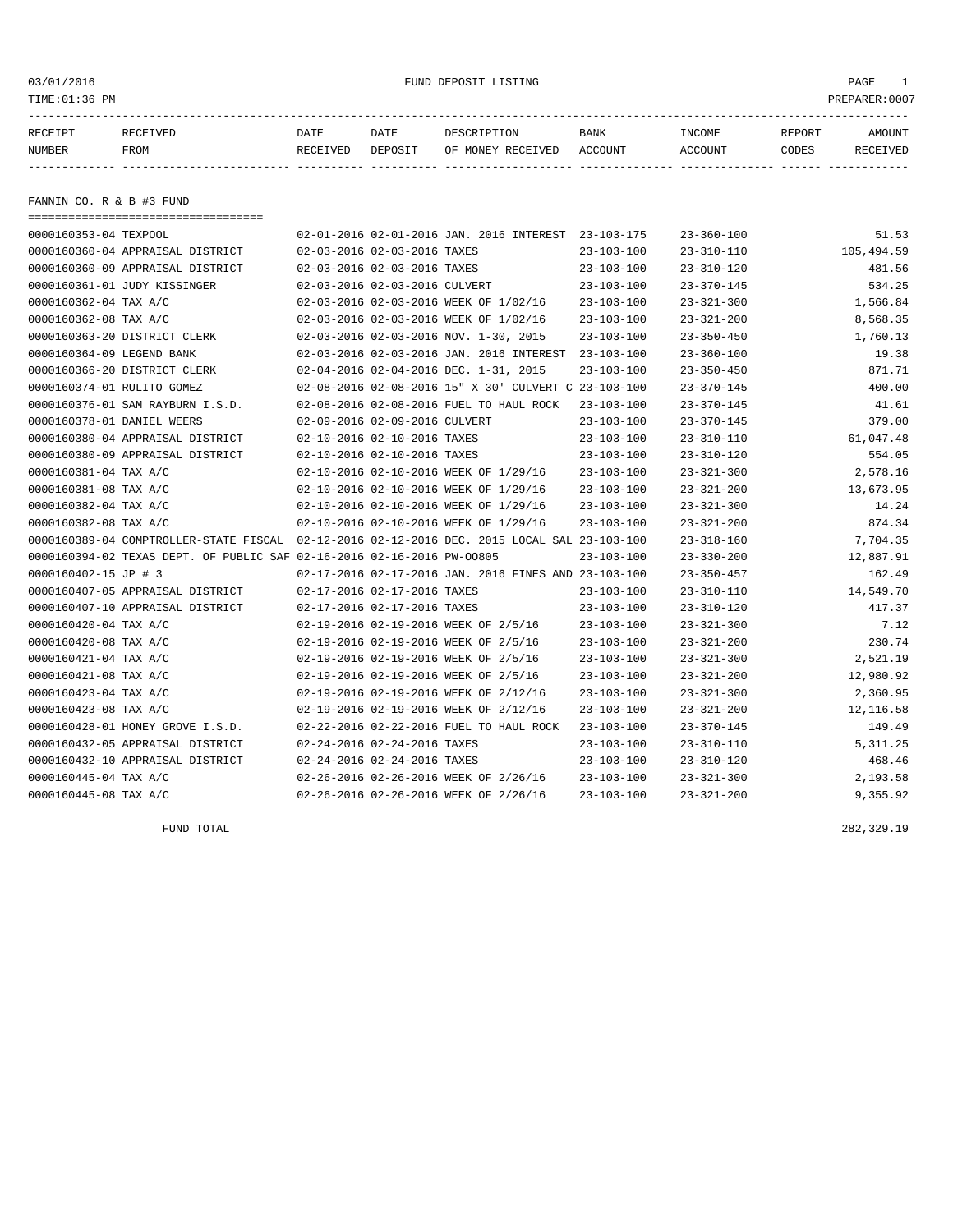03/01/2016 FUND DEPOSIT LISTING PAGE 1

| RECEIPT | <b>RECEIVED</b> | DATE            | DATE    | DESCRIPTION       | <b>BANK</b> | INCOME  | REPORT | AMOUNT          |
|---------|-----------------|-----------------|---------|-------------------|-------------|---------|--------|-----------------|
| NUMBER  | FROM            | <b>RECEIVED</b> | DEPOSIT | OF MONEY RECEIVED | ACCOUNT     | ACCOUNT | CODES  | <b>RECEIVED</b> |
|         |                 |                 |         |                   |             |         |        |                 |

FANNIN CO. R & B #4 FUND

| =====================================  |                                                      |                  |                  |           |
|----------------------------------------|------------------------------------------------------|------------------|------------------|-----------|
| 0000160353-05 TEXPOOL                  | 02-01-2016 02-01-2016 JAN. 2016 INTEREST 24-103-175  |                  | $24 - 360 - 100$ | 28.81     |
| 0000160360-05 APPRAISAL DISTRICT       | 02-03-2016 02-03-2016 TAXES                          | $24 - 103 - 100$ | $24 - 310 - 110$ | 60,049.85 |
| 0000160360-10 APPRAISAL DISTRICT       | 02-03-2016 02-03-2016 TAXES                          | $24 - 103 - 100$ | $24 - 310 - 120$ | 274.12    |
| 0000160362-05 TAX A/C                  | 02-03-2016 02-03-2016 WEEK OF 1/02/16                | $24 - 103 - 100$ | $24 - 321 - 300$ | 891.88    |
| 0000160362-09 TAX A/C                  | 02-03-2016 02-03-2016 WEEK OF 1/02/16                | $24 - 103 - 100$ | $24 - 321 - 200$ | 4,877.30  |
| 0000160363-21 DISTRICT CLERK           | 02-03-2016 02-03-2016 NOV. 1-30, 2015                | $24 - 103 - 100$ | $24 - 350 - 450$ | 1,001.91  |
| 0000160364-10 LEGEND BANK              | 02-03-2016 02-03-2016 JAN. 2016 INTEREST             | $24 - 103 - 100$ | $24 - 360 - 100$ | 13.51     |
| 0000160366-21 DISTRICT CLERK           | 02-04-2016 02-04-2016 DEC. 1-31, 2015                | $24 - 103 - 100$ | $24 - 350 - 450$ | 496.19    |
| 0000160380-05 APPRAISAL DISTRICT       | 02-10-2016 02-10-2016 TAXES                          | $24 - 103 - 100$ | $24 - 310 - 110$ | 34,749.58 |
| 0000160380-10 APPRAISAL DISTRICT       | 02-10-2016 02-10-2016 TAXES                          | $24 - 103 - 100$ | $24 - 310 - 120$ | 315.37    |
| 0000160381-05 TAX A/C                  | 02-10-2016 02-10-2016 WEEK OF 1/29/16                | $24 - 103 - 100$ | $24 - 321 - 300$ | 1,467.55  |
| 0000160381-09 TAX A/C                  | 02-10-2016 02-10-2016 WEEK OF 1/29/16                | $24 - 103 - 100$ | $24 - 321 - 200$ | 7,783.51  |
| 0000160382-05 TAX A/C                  | 02-10-2016 02-10-2016 WEEK OF 1/29/16                | $24 - 103 - 100$ | $24 - 321 - 300$ | 8.11      |
| 0000160382-09 TAX A/C                  | 02-10-2016 02-10-2016 WEEK OF 1/29/16                | $24 - 103 - 100$ | $24 - 321 - 200$ | 497.69    |
| 0000160384-01 ANGELA R. WUERZ          | 02-10-2016 02-10-2016 CULVERT                        | $24 - 103 - 100$ | $24 - 370 - 145$ | 222.00    |
| 0000160389-05 COMPTROLLER-STATE FISCAL | 02-12-2016 02-12-2016 DEC. 2015 LOCAL SAL 24-103-100 |                  | $24 - 318 - 160$ | 4,385.49  |
| 0000160402-16 JP # 3                   | 02-17-2016 02-17-2016 JAN. 2016 FINES AND 24-103-100 |                  | $24 - 350 - 457$ | 92.49     |
| 0000160407-06 APPRAISAL DISTRICT       | 02-17-2016 02-17-2016 TAXES                          | $24 - 103 - 100$ | $24 - 310 - 110$ | 8,282.02  |
| 0000160407-11 APPRAISAL DISTRICT       | 02-17-2016 02-17-2016 TAXES                          | $24 - 103 - 100$ | $24 - 310 - 120$ | 237.58    |
| 0000160420-05 TAX A/C                  | 02-19-2016 02-19-2016 WEEK OF 2/5/16                 | $24 - 103 - 100$ | $24 - 321 - 300$ | 4.05      |
| 0000160420-09 TAX A/C                  | 02-19-2016 02-19-2016 WEEK OF 2/5/16                 | $24 - 103 - 100$ | $24 - 321 - 200$ | 131.34    |
| 0000160421-05 TAX A/C                  | 02-19-2016 02-19-2016 WEEK OF 2/5/16                 | $24 - 103 - 100$ | $24 - 321 - 300$ | 1,435.12  |
| 0000160421-09 TAX A/C                  | 02-19-2016 02-19-2016 WEEK OF 2/5/16                 | $24 - 103 - 100$ | $24 - 321 - 200$ | 7,389.02  |
| 0000160423-05 TAX A/C                  | 02-19-2016 02-19-2016 WEEK OF 2/12/16                | $24 - 103 - 100$ | $24 - 321 - 300$ | 1,343.90  |
| 0000160423-09 TAX A/C                  | 02-19-2016 02-19-2016 WEEK OF 2/12/16                | $24 - 103 - 100$ | $24 - 321 - 200$ | 6,897.03  |
| 0000160432-06 APPRAISAL DISTRICT       | 02-24-2016 02-24-2016 TAXES                          | $24 - 103 - 100$ | $24 - 310 - 110$ | 3,023.28  |
| 0000160432-11 APPRAISAL DISTRICT       | 02-24-2016 02-24-2016 TAXES                          | $24 - 103 - 100$ | $24 - 310 - 120$ | 266.66    |
| 0000160445-05 TAX A/C                  | 02-26-2016 02-26-2016 WEEK OF 2/26/16                | $24 - 103 - 100$ | $24 - 321 - 300$ | 1,248.63  |
| 0000160445-09 TAX A/C                  | 02-26-2016 02-26-2016 WEEK OF 2/26/16                | $24 - 103 - 100$ | $24 - 321 - 200$ | 5,325.60  |

FUND TOTAL 152,739.59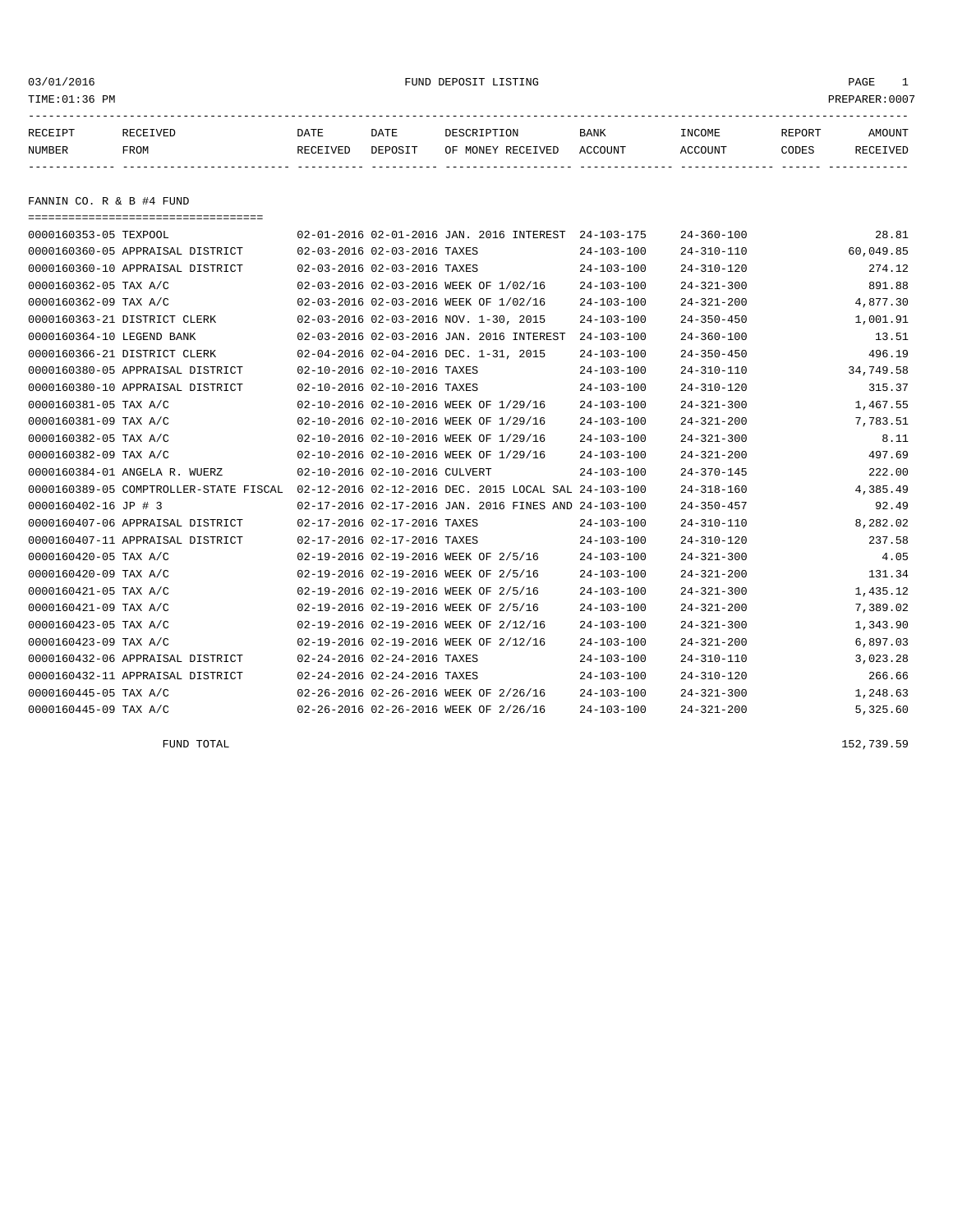| TIME:01:36 PM<br>PREPARER: 0007 |          |          |         |                   |             |         |        |          |
|---------------------------------|----------|----------|---------|-------------------|-------------|---------|--------|----------|
| RECEIPT                         | RECEIVED | DATE     | DATE    | DESCRIPTION       | <b>BANK</b> | INCOME  | REPORT | AMOUNT   |
| NUMBER                          | FROM     | RECEIVED | DEPOSIT | OF MONEY RECEIVED | ACCOUNT     | ACCOUNT | CODES  | RECEIVED |
|                                 |          |          |         |                   |             |         |        |          |
| J.P.#1 JUST.CT.TECHNOLOGY       |          |          |         |                   |             |         |        |          |

0000160364-11 LEGEND BANK 02-03-2016 02-03-2016 JAN. 2016 INTEREST 26-103-100 26-360-100 2.12

FUND TOTAL 2.12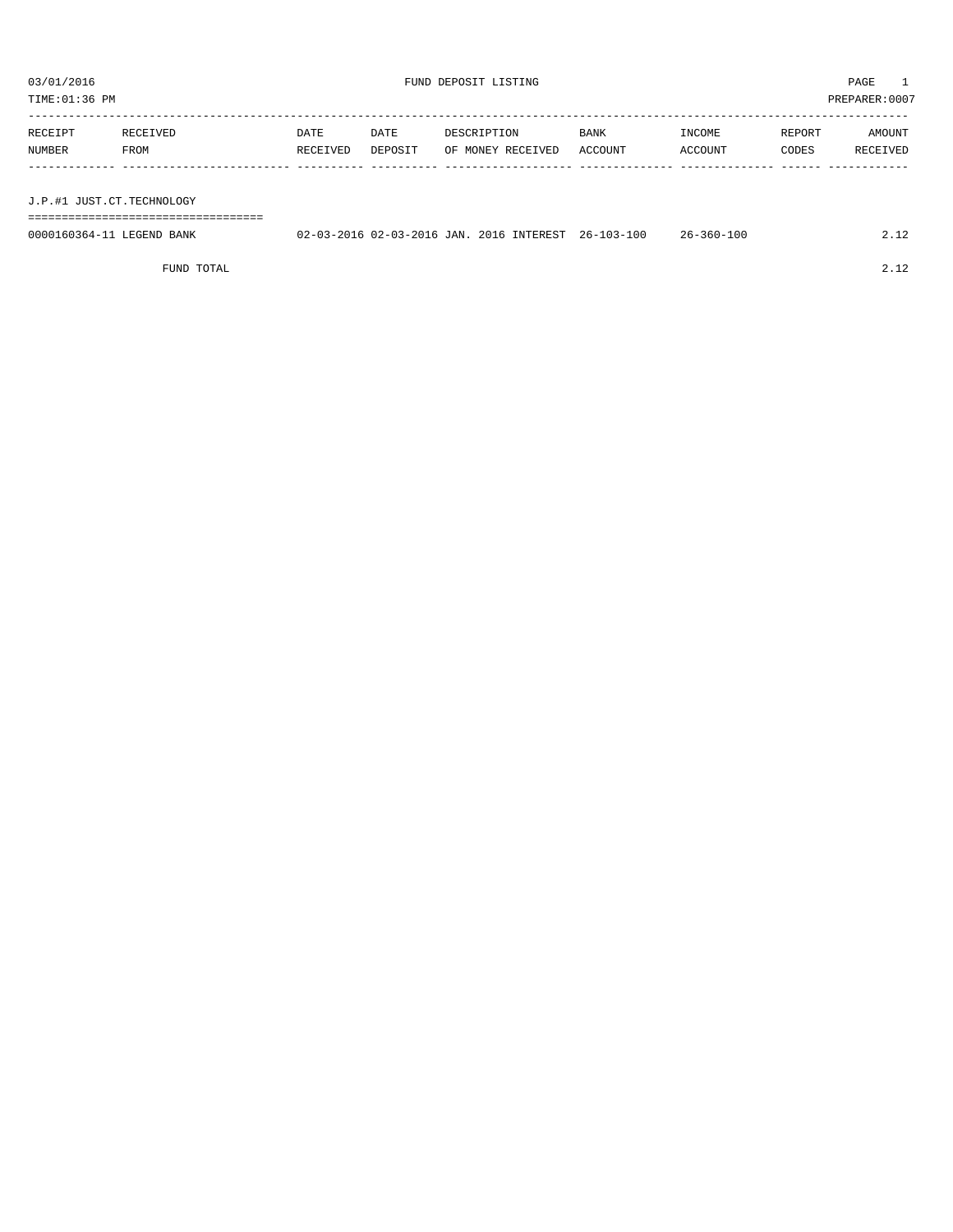TIME:01:36 PM PREPARER:0007 -----------------------------------------------------------------------------------------------------------------------------------

| RECEIPT | RECEIVED    | DATE     | DATE    | DESCRIPTION       | <b>BANK</b> | INCOME  | REPORT | AMOUNT   |
|---------|-------------|----------|---------|-------------------|-------------|---------|--------|----------|
| NUMBER  | <b>FROM</b> | RECEIVED | DEPOSIT | OF MONEY RECEIVED | ACCOUNT     | ACCOUNT | CODES  | RECEIVED |
|         |             |          |         |                   |             |         |        |          |

J.P.#2 JUST.CT.TECHNOLOGY

===================================

| 0000160364-12 LEGEND BANK | 02-03-2016 02-03-2016 JAN. 2016 INTEREST 27-103-100 |  | 27-360-100 | 0.45 |
|---------------------------|-----------------------------------------------------|--|------------|------|
|                           |                                                     |  |            |      |

FUND TOTAL  $0.45$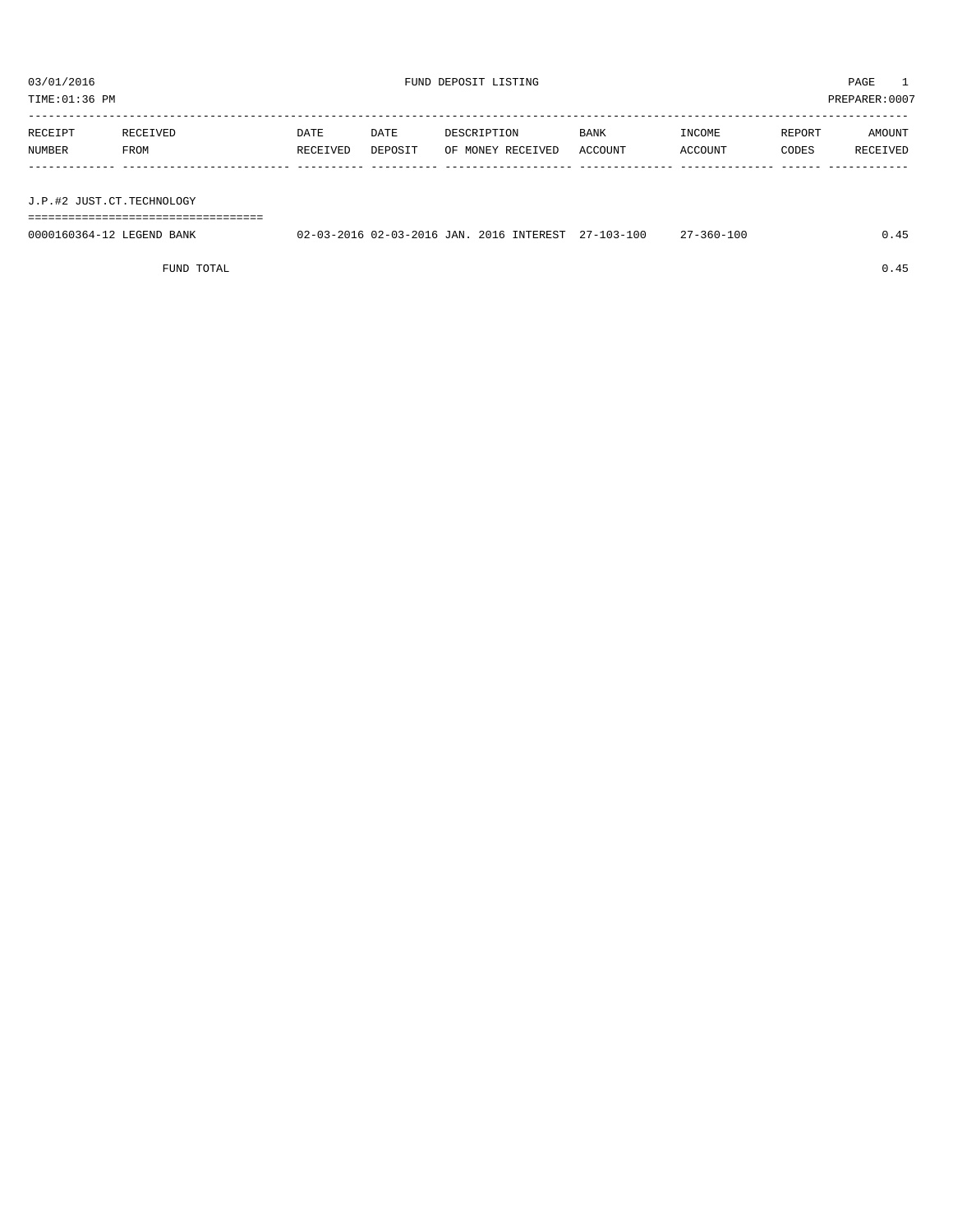| TIME:01:36 PM             |          |          |         |                   |         |         |        | PREPARER:0007 |
|---------------------------|----------|----------|---------|-------------------|---------|---------|--------|---------------|
|                           |          |          |         |                   |         |         |        |               |
| RECEIPT                   | RECEIVED | DATE     | DATE    | DESCRIPTION       | BANK    | INCOME  | REPORT | AMOUNT        |
| NUMBER                    | FROM     | RECEIVED | DEPOSIT | OF MONEY RECEIVED | ACCOUNT | ACCOUNT | CODES  | RECEIVED      |
|                           |          |          |         |                   |         |         |        |               |
|                           |          |          |         |                   |         |         |        |               |
| J.P.#3 JUST.CT.TECHNOLOGY |          |          |         |                   |         |         |        |               |
|                           |          |          |         |                   |         |         |        |               |
|                           |          |          |         |                   |         |         |        |               |

| 0000160364-13 LEGEND BANK | 02-03-2016 02-03-2016 JAN. 2016 INTEREST 28-103-100  | $28 - 360 - 100$ |       |
|---------------------------|------------------------------------------------------|------------------|-------|
| 0000160402-12 JP # 3      | 02-17-2016 02-17-2016 JAN. 2016 FINES AND 28-103-100 | $28 - 370 - 456$ | 64.00 |
|                           |                                                      |                  |       |

FUND TOTAL 64.21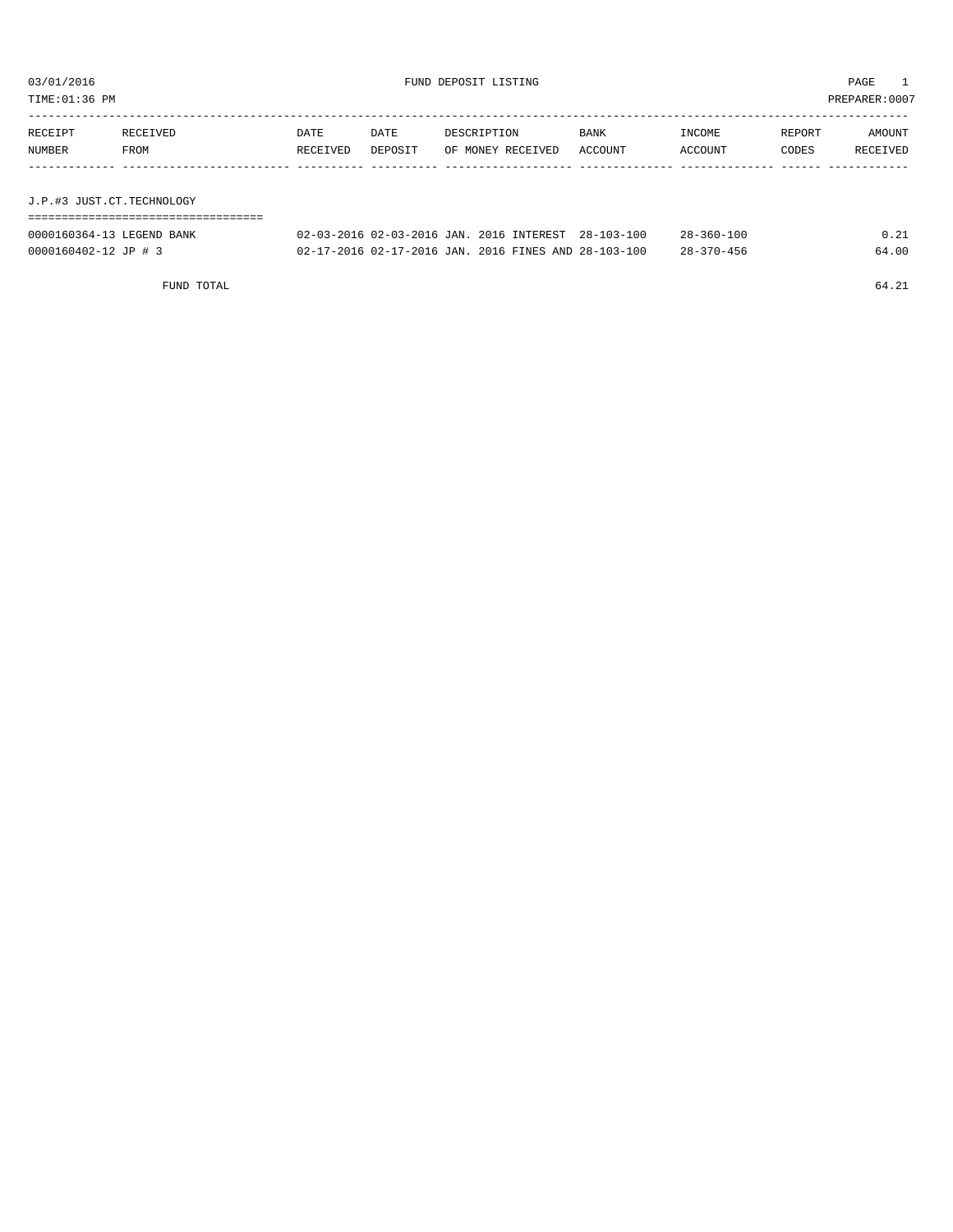TIME:01:36 PM PREPARER:0007

| RECEIPT | RECEIVED | DATE     | DATE    | DESCRIPTION       | <b>BANK</b> | INCOME  | REPORT | <b>AMOUNT</b> |
|---------|----------|----------|---------|-------------------|-------------|---------|--------|---------------|
| NUMBER  | FROM     | RECEIVED | DEPOSIT | OF MONEY RECEIVED | ACCOUNT     | ACCOUNT | CODES  | RECEIVED      |
|         |          |          |         |                   |             |         |        |               |
|         |          |          |         |                   |             |         |        |               |

DISTRICT CT.RECORDS ARCHIVE ===================================

| 0000160363-16 DISTRICT CLERK | 02-03-2016 02-03-2016 NOV. 1-30, 2015               | $34 - 103 - 100$ | $34 - 370 - 450$ | 340.00 |
|------------------------------|-----------------------------------------------------|------------------|------------------|--------|
| 0000160364-14 LEGEND BANK    | 02-03-2016 02-03-2016 JAN. 2016 INTEREST 34-103-100 |                  | $34 - 360 - 100$ | 0.75   |
| 0000160366-16 DISTRICT CLERK | 02-04-2016 02-04-2016 DEC. 1-31, 2015               | $34 - 103 - 100$ | $34 - 370 - 450$ | 224.26 |

FUND TOTAL 565.01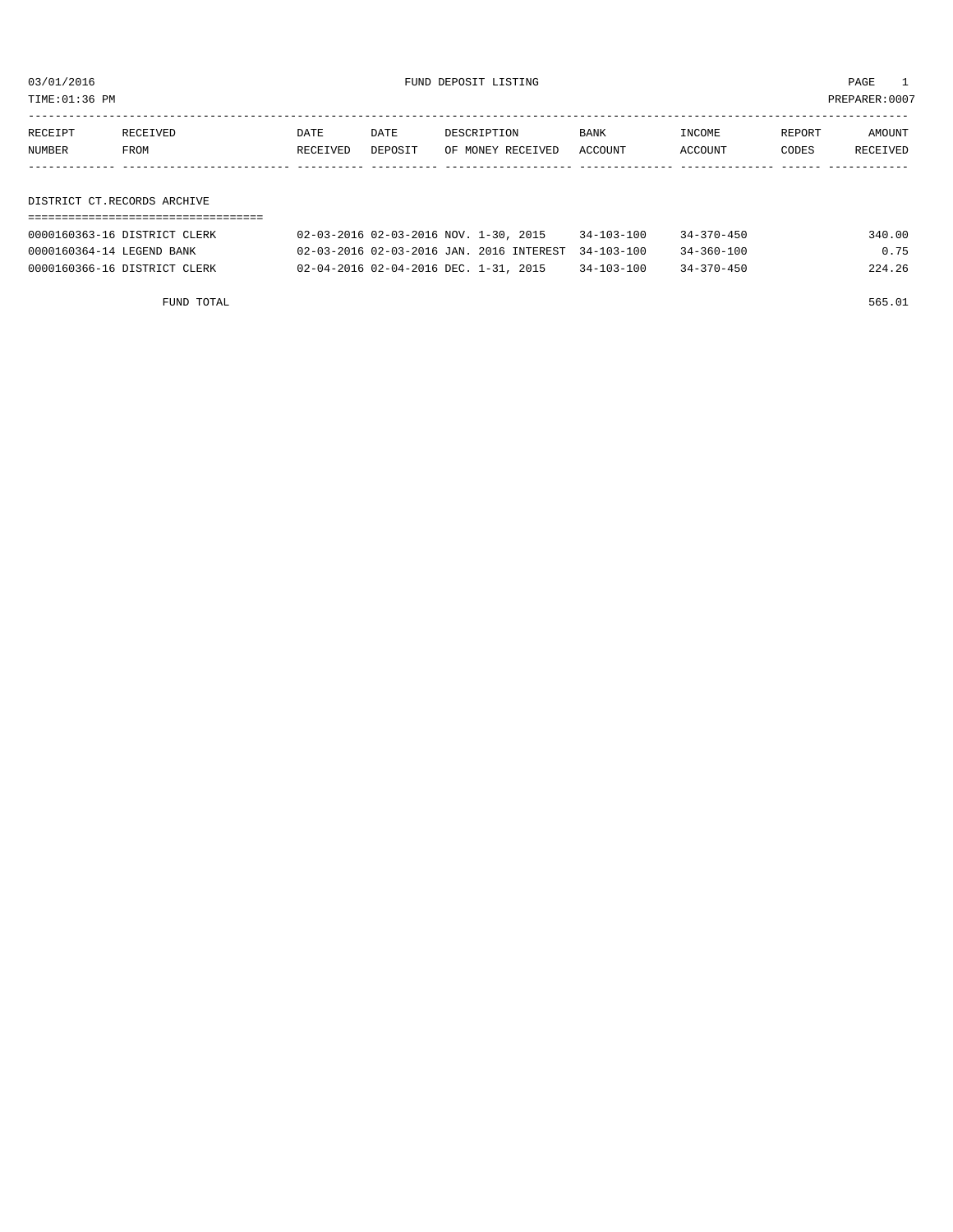TIME:01:36 PM PREPARER:0007

| RECEIPT | RECEIVED         | <b>DATE</b> | DATE    | DESCRIPTION       | <b>BANK</b> | INCOME         | REPORT | AMOUNT   |  |
|---------|------------------|-------------|---------|-------------------|-------------|----------------|--------|----------|--|
| NUMBER  | FROM             | RECEIVED    | DEPOSIT | OF MONEY RECEIVED | ACCOUNT     | <b>ACCOUNT</b> | CODES  | RECEIVED |  |
|         |                  |             |         |                   |             |                |        |          |  |
|         |                  |             |         |                   |             |                |        |          |  |
|         | LAW LIBRARY FUND |             |         |                   |             |                |        |          |  |
|         |                  |             |         |                   |             |                |        |          |  |

| 0000160363-17 DISTRICT CLERK | 02-03-2016 02-03-2016 NOV. 1-30, 2015               | $35 - 103 - 100$ | $35 - 340 - 450$ | 700.00 |
|------------------------------|-----------------------------------------------------|------------------|------------------|--------|
| 0000160364-15 LEGEND BANK    | 02-03-2016 02-03-2016 JAN. 2016 INTEREST 35-103-100 |                  | $35 - 360 - 100$ | 5.30   |
| 0000160366-17 DISTRICT CLERK | 02-04-2016 02-04-2016 DEC. 1-31, 2015               | $35 - 103 - 100$ | $35 - 340 - 450$ | 438.58 |

FUND TOTAL 1,143.88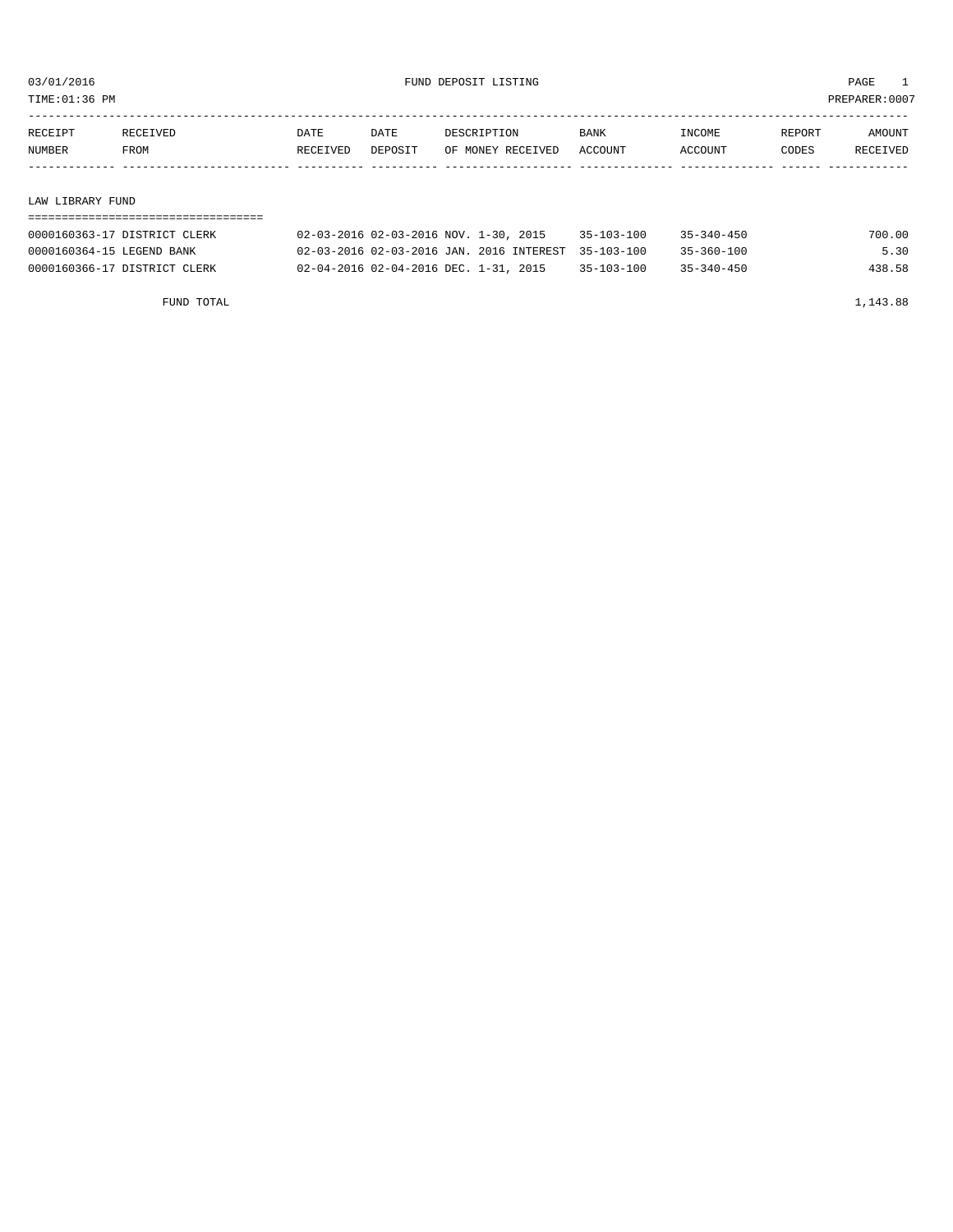03/01/2016 FUND DEPOSIT LISTING PAGE 1

| RECEIPT               | RECEIVED | DATE     | DATE    | DESCRIPTION       | <b>BANK</b> | INCOME  | REPORT | <b>AMOUNT</b> |
|-----------------------|----------|----------|---------|-------------------|-------------|---------|--------|---------------|
| NUMBER                | FROM     | RECEIVED | DEPOSIT | OF MONEY RECEIVED | ACCOUNT     | ACCOUNT | CODES  | RECEIVED      |
|                       |          |          |         |                   |             |         |        |               |
|                       |          |          |         |                   |             |         |        |               |
| D.A. FEE ACCOUNT FUND |          |          |         |                   |             |         |        |               |

| 0000160355-01 DISTRICT ATTORNEY TRUST | 02-02-2016 02-02-2016 CHECK FEES         | $36 - 103 - 136$ | $36 - 340 - 475$ | 369.92 |
|---------------------------------------|------------------------------------------|------------------|------------------|--------|
| 0000160364-22 LEGEND BANK             | 02-03-2016 02-03-2016 JAN. 2016 INTEREST | $36 - 103 - 136$ | $36 - 360 - 100$ | 0.03   |
| 0000160364-23 LEGEND BANK             | 02-03-2016 02-03-2016 JAN. 2016 INTEREST | $36 - 103 - 236$ | $36 - 360 - 236$ | 0.05   |
| 0000160377-01 FANNIN COUNTY CSCD      | 02-08-2016 02-08-2016 BLOOD DRAWS        | $36 - 103 - 136$ | $36 - 370 - 130$ | 38.30  |
| 0000160450-01 COUNTY CLERK            | 02-29-2016 02-29-2016 BLOOD DRAW- ANGEL  | $36 - 103 - 136$ | 36-370-130       | 4.17   |
|                                       |                                          |                  |                  |        |

FUND TOTAL  $412.47$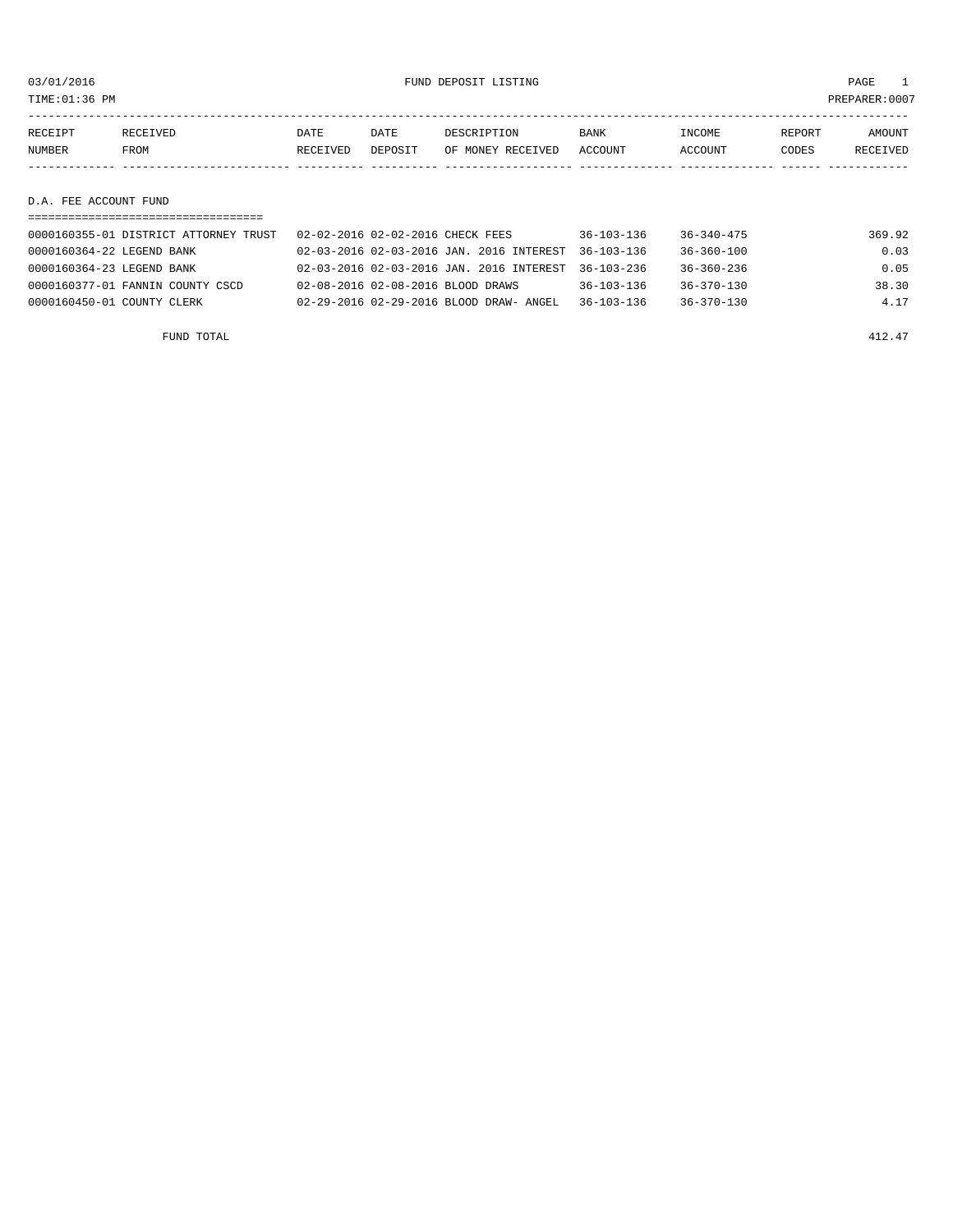| TIME:01:36 PM      |          |          |         |                   |         |         |        | PREPARER:0007 |
|--------------------|----------|----------|---------|-------------------|---------|---------|--------|---------------|
|                    |          |          |         |                   |         |         |        |               |
| RECEIPT            | RECEIVED | DATE     | DATE    | DESCRIPTION       | BANK    | INCOME  | REPORT | AMOUNT        |
| NUMBER             | FROM     | RECEIVED | DEPOSIT | OF MONEY RECEIVED | ACCOUNT | ACCOUNT | CODES  | RECEIVED      |
|                    |          |          |         |                   |         |         |        |               |
|                    |          |          |         |                   |         |         |        |               |
| CONTRABAND SEIZURE |          |          |         |                   |         |         |        |               |
|                    |          |          |         |                   |         |         |        |               |

| 0000160364-24 LEGEND BANK | 02-03-2016 02-03-2016 JAN. 2016 INTEREST 37-103-137 |  | 37-360-100 | .04 |
|---------------------------|-----------------------------------------------------|--|------------|-----|
|                           |                                                     |  |            |     |

FUND TOTAL  $0.04$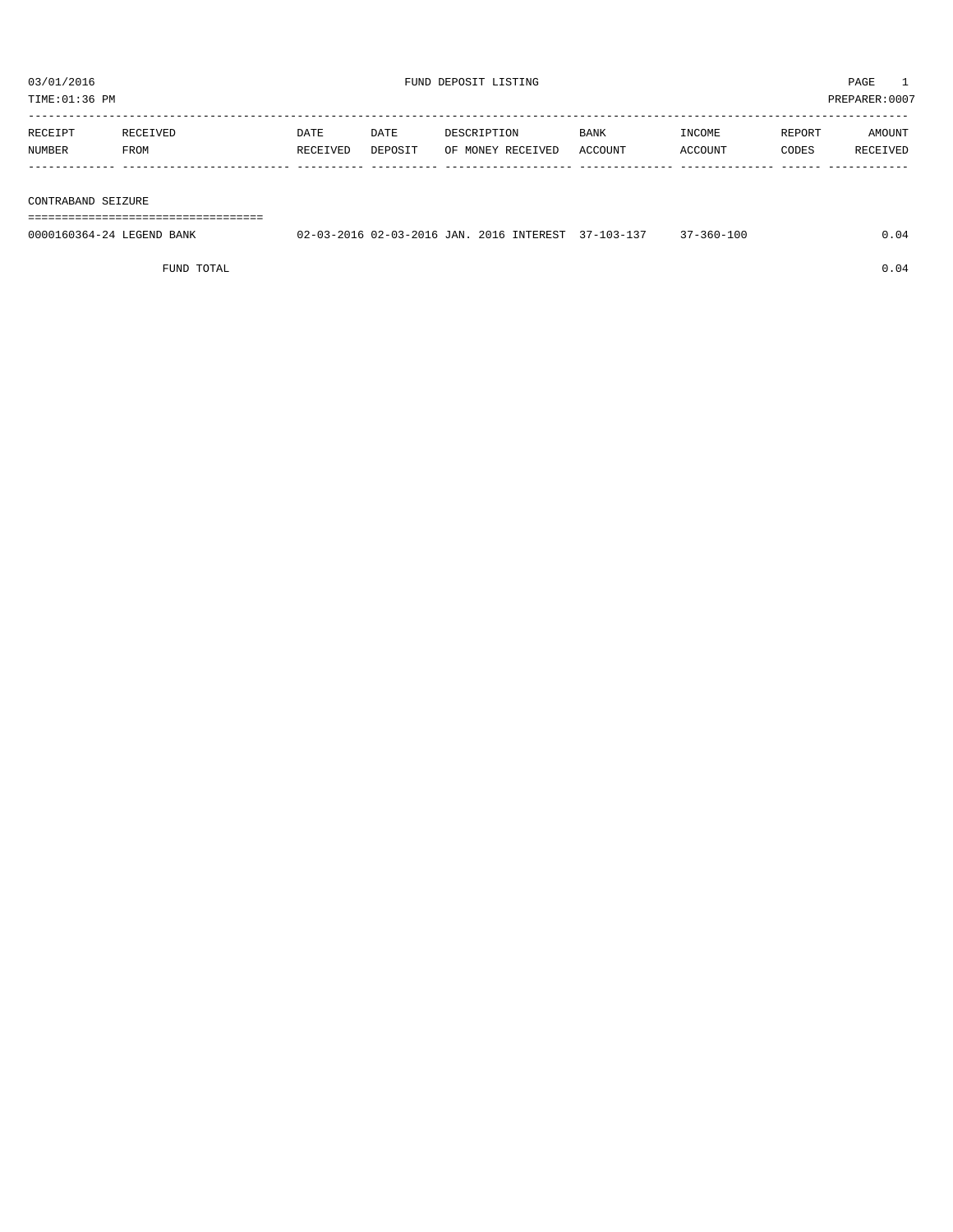| TIME:01:36 PM |          |          |         |                   |         |         | PREPARER:0007 |          |
|---------------|----------|----------|---------|-------------------|---------|---------|---------------|----------|
|               |          |          |         |                   |         |         |               |          |
| RECEIPT       | RECEIVED | DATE     | DATE    | DESCRIPTION       | BANK    | INCOME  | REPORT        | AMOUNT   |
| NUMBER        | FROM     | RECEIVED | DEPOSIT | OF MONEY RECEIVED | ACCOUNT | ACCOUNT | CODES         | RECEIVED |
|               |          |          |         |                   |         |         |               |          |
|               |          |          |         |                   |         |         |               |          |
| IHC CO-OP GIN |          |          |         |                   |         |         |               |          |

| -------------------------------<br>-------------------------- |  |                                                     |                  |      |
|---------------------------------------------------------------|--|-----------------------------------------------------|------------------|------|
| 0000160353-06 TEXPOOL                                         |  | 02-01-2016 02-01-2016 JAN. 2016 INTEREST 38-103-175 | $38 - 360 - 100$ | 4.14 |
| 0000160364-16 LEGEND BANK                                     |  | 02-03-2016 02-03-2016 JAN. 2016 INTEREST 38-103-100 | $38 - 360 - 100$ | 0.03 |

FUND TOTAL  $4.17$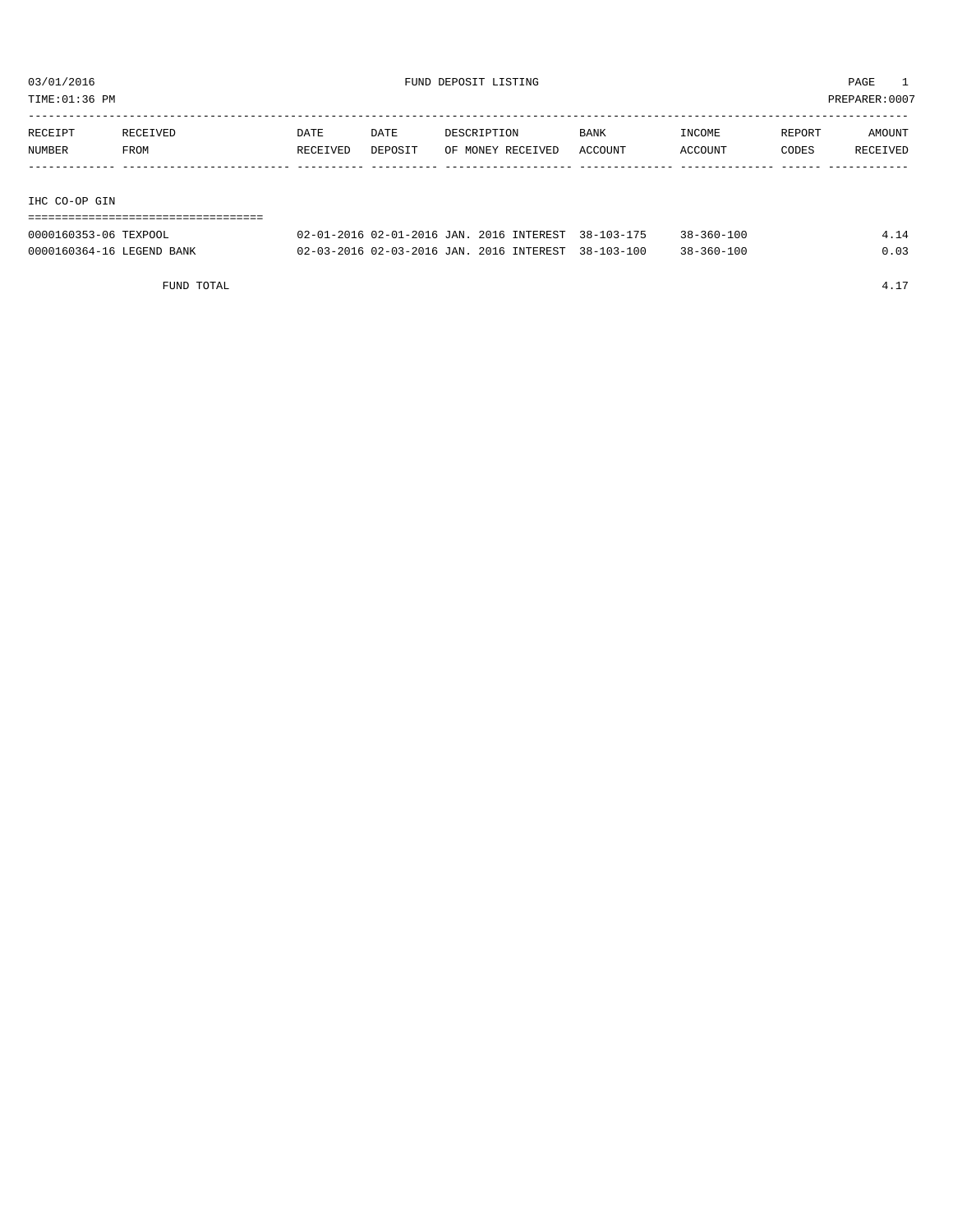| TIME:01:36 PM   |          |             |         |                   |             |         | PREPARER: 0007 |          |
|-----------------|----------|-------------|---------|-------------------|-------------|---------|----------------|----------|
|                 |          |             |         |                   |             |         |                |          |
| RECEIPT         | RECEIVED | <b>DATE</b> | DATE    | DESCRIPTION       | <b>BANK</b> | INCOME  | REPORT         | AMOUNT   |
| NUMBER          | FROM     | RECEIVED    | DEPOSIT | OF MONEY RECEIVED | ACCOUNT     | ACCOUNT | CODES          | RECEIVED |
|                 |          |             |         |                   |             |         |                |          |
|                 |          |             |         |                   |             |         |                |          |
| IHC B.R. COOPER |          |             |         |                   |             |         |                |          |
|                 |          |             |         |                   |             |         |                |          |

| 0000160353-07 TEXPOOL     | 02-01-2016 02-01-2016 JAN, 2016 INTEREST 39-103-175 |  | $39 - 360 - 100$ | 39 |
|---------------------------|-----------------------------------------------------|--|------------------|----|
| 0000160364-17 LEGEND BANK | 02-03-2016 02-03-2016 JAN. 2016 INTEREST 39-103-100 |  | $39 - 360 - 100$ |    |

FUND TOTAL 1.90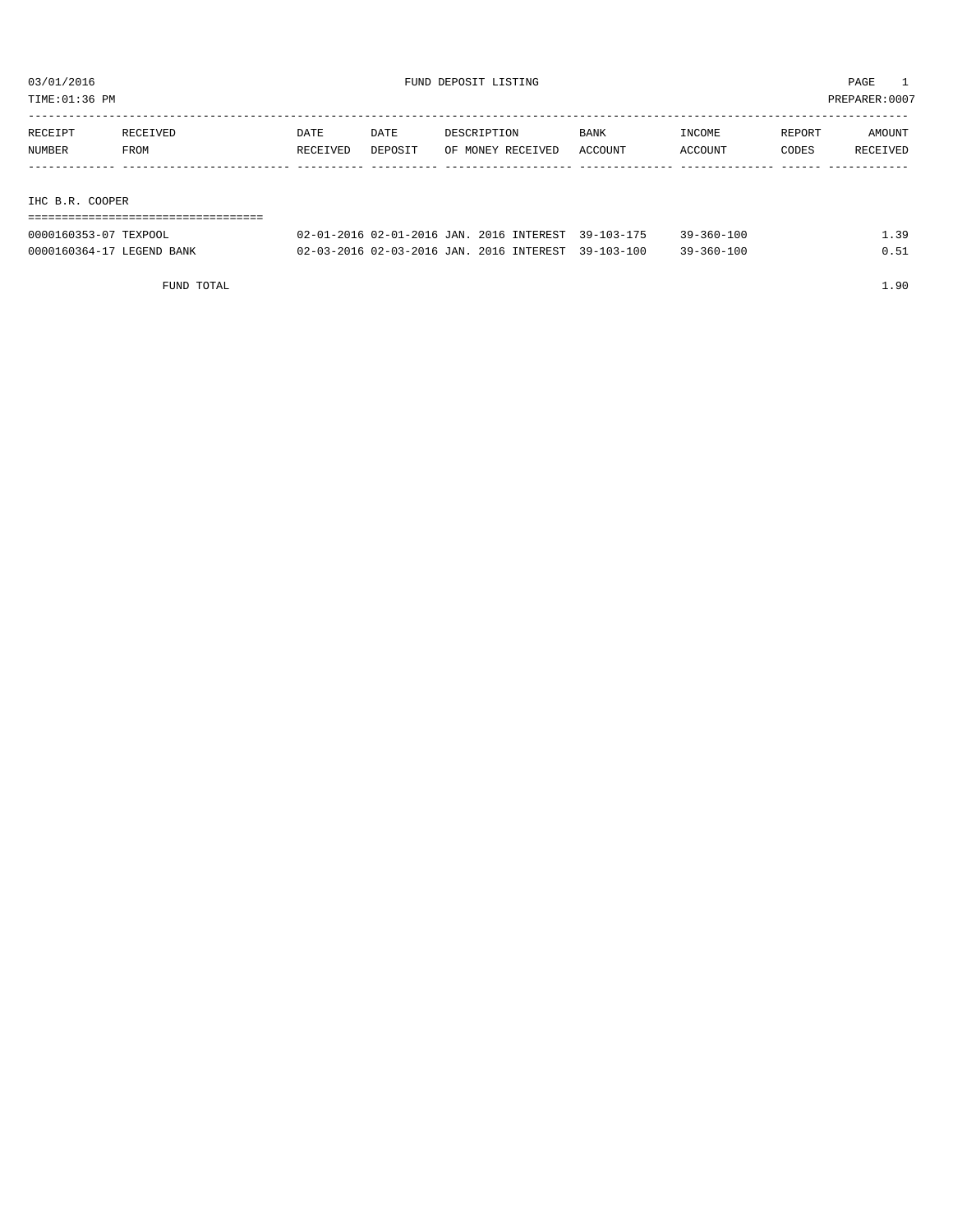TIME:01:36 PM PREPARER:0007

| RECEIPT | RECEIVED | DATE     | DATE    | DESCRIPTION       | BANK    | INCOME  | REPORT | AMOUNT   |
|---------|----------|----------|---------|-------------------|---------|---------|--------|----------|
| NUMBER  | FROM     | RECEIVED | DEPOSIT | OF MONEY RECEIVED | ACCOUNT | ACCOUNT | CODES  | RECEIVED |
|         |          |          |         |                   |         |         |        |          |
|         |          |          |         |                   |         |         |        |          |

SAFE ROOM REIMBURSEMENT PROGRAM

| =========================== |                                                                              |                  |                  |           |  |  |  |  |
|-----------------------------|------------------------------------------------------------------------------|------------------|------------------|-----------|--|--|--|--|
|                             | 0000160409-01 TEXAS DEPT. OF PUBLIC SAF 02-18-2016 02-18-2016 FIVE SAFEROOMS | $46 - 103 - 100$ | $46 - 330 - 475$ | 12,581.79 |  |  |  |  |
|                             | 0000160409-02 TEXAS DEPT. OF PUBLIC SAF 02-18-2016 02-18-2016 FIVE SAFEROOMS | $46 - 103 - 100$ | 46-330-476       | 500.00    |  |  |  |  |

FUND TOTAL  $13,081.79$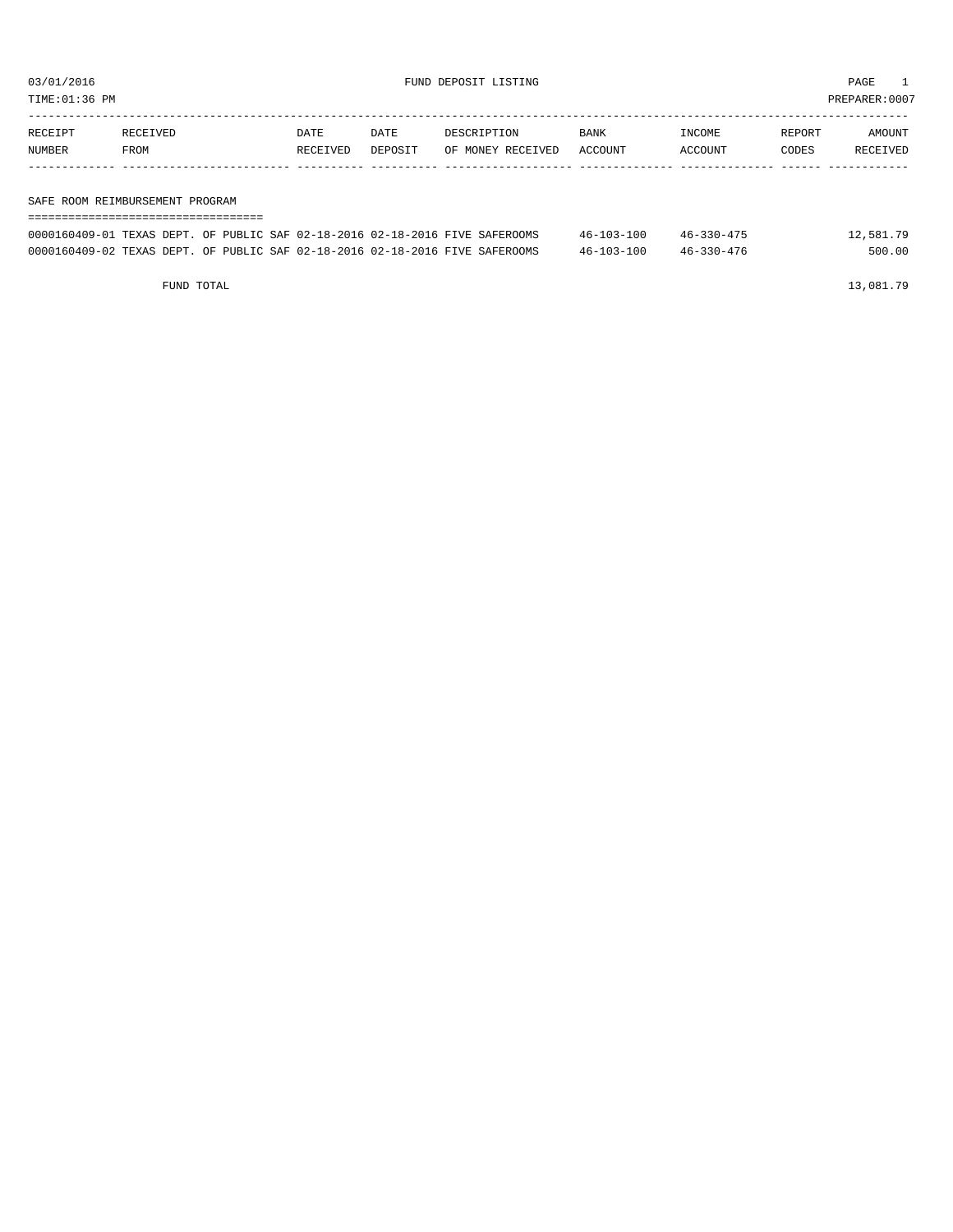TIME:01:36 PM PREPARER:0007

| RECEIPT | RECEIVED | DATE     | DATE    | DESCRIPTION       | <b>BANK</b> | INCOME  | REPORT | AMOUNT   |
|---------|----------|----------|---------|-------------------|-------------|---------|--------|----------|
| NUMBER  | FROM     | RECEIVED | DEPOSIT | OF MONEY RECEIVED | ACCOUNT     | ACCOUNT | CODES  | RECEIVED |
|         |          |          |         |                   |             |         |        |          |
|         |          |          |         |                   |             |         |        |          |

ELECTION EQUIPMENT FUND

===================================

| 0000160385-01 CITY OF BAILEY | $-11-2016$ 02-11-2016 NOV. 3,2015 EARLY & 48-103-100 | $48 - 340 - 484$ | 32.08 |
|------------------------------|------------------------------------------------------|------------------|-------|
|                              |                                                      |                  |       |

FUND TOTAL 32.08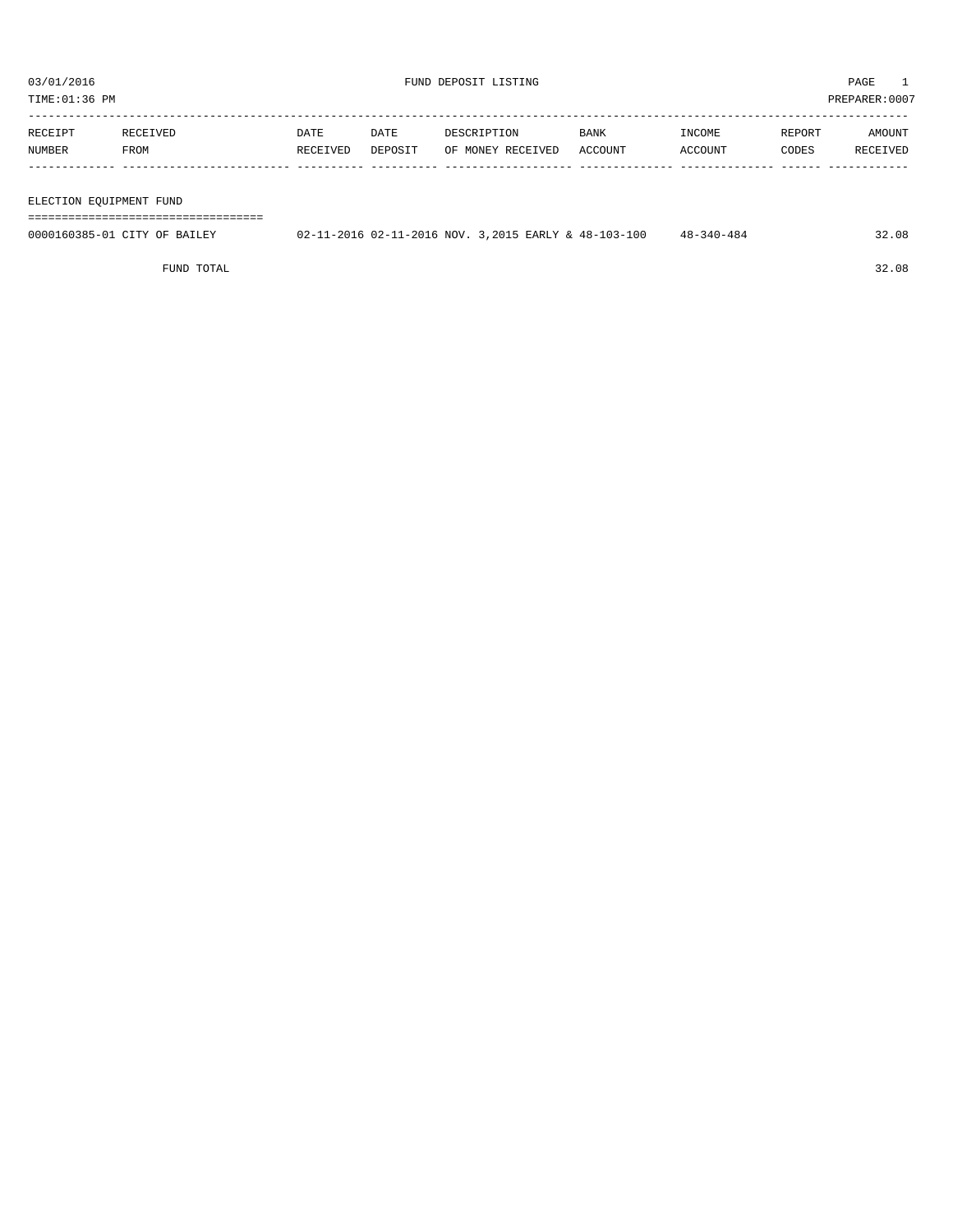| RECEIPT | RECEIVED | DATE     | DATE    | DESCRIPTION       | BANK    | <b>TNCOME</b> | REPORT | AMOUNT   |
|---------|----------|----------|---------|-------------------|---------|---------------|--------|----------|
| NUMBER  | FROM     | RECEIVED | DEPOSIT | OF MONEY RECEIVED | ACCOUNT | ACCOUNT       | CODES  | RECEIVED |
|         |          |          |         |                   |         |               |        |          |
|         |          |          |         |                   |         |               |        |          |

INVESTIGATOR/LEOSE GRANT

===================================

| 0000160451-01<br>TEXAS<br>COMPTROLLER | 02-29-2016 LEOSE<br>$02 - 29 - 2016$ | J3-10C<br>$\sim$<br>10-1 | 17<br>ำ ? ∩ – 4<br>49. | 1.68<br>664 |
|---------------------------------------|--------------------------------------|--------------------------|------------------------|-------------|
|                                       |                                      |                          |                        |             |

FUND TOTAL  $664.68$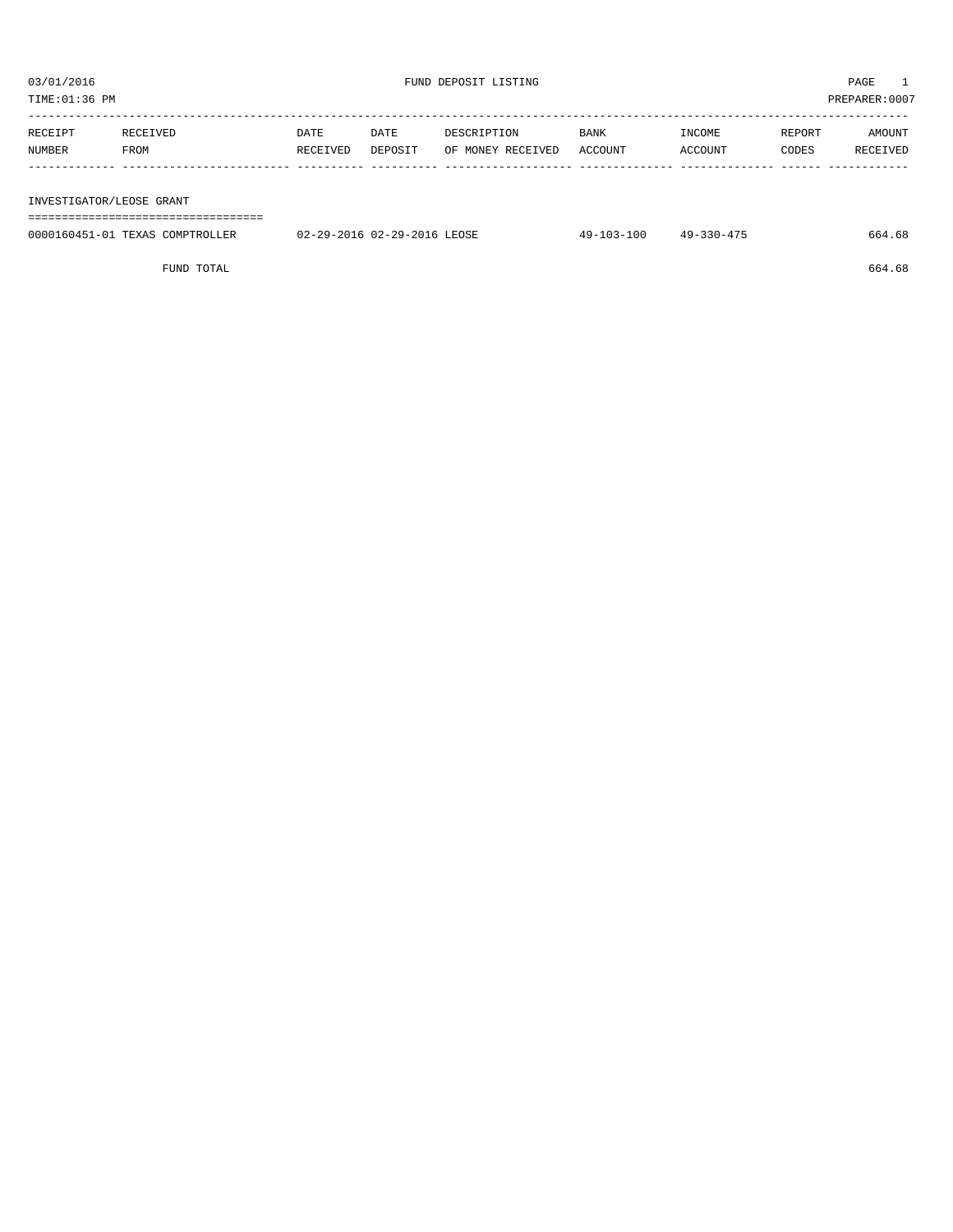TIME:01:36 PM PREPARER:0007

| RECEIPT                    | RECEIVED                     | DATE     | DATE    | DESCRIPTION                           | <b>BANK</b>      | INCOME           | REPORT | AMOUNT   |
|----------------------------|------------------------------|----------|---------|---------------------------------------|------------------|------------------|--------|----------|
| NUMBER                     | FROM                         | RECEIVED | DEPOSIT | OF MONEY RECEIVED                     | ACCOUNT          | ACCOUNT          | CODES  | RECEIVED |
|                            |                              |          |         |                                       |                  |                  |        |          |
|                            |                              |          |         |                                       |                  |                  |        |          |
| CO.& DIST.COURT TECHNOLOGY |                              |          |         |                                       |                  |                  |        |          |
|                            |                              |          |         |                                       |                  |                  |        |          |
|                            | 0000160363-22 DISTRICT CLERK |          |         | 02-03-2016 02-03-2016 NOV. 1-30, 2015 | $51 - 103 - 100$ | $51 - 370 - 440$ |        | 34.24    |

| 0000160366-22 DISTRICT CLERK | 02-04-2016 02-04-2016 DEC. 1-31, 2015 | 51-103-100 | $51 - 370 - 440$ | 41 97 |
|------------------------------|---------------------------------------|------------|------------------|-------|
| FUND TOTAL                   |                                       |            |                  | 76.21 |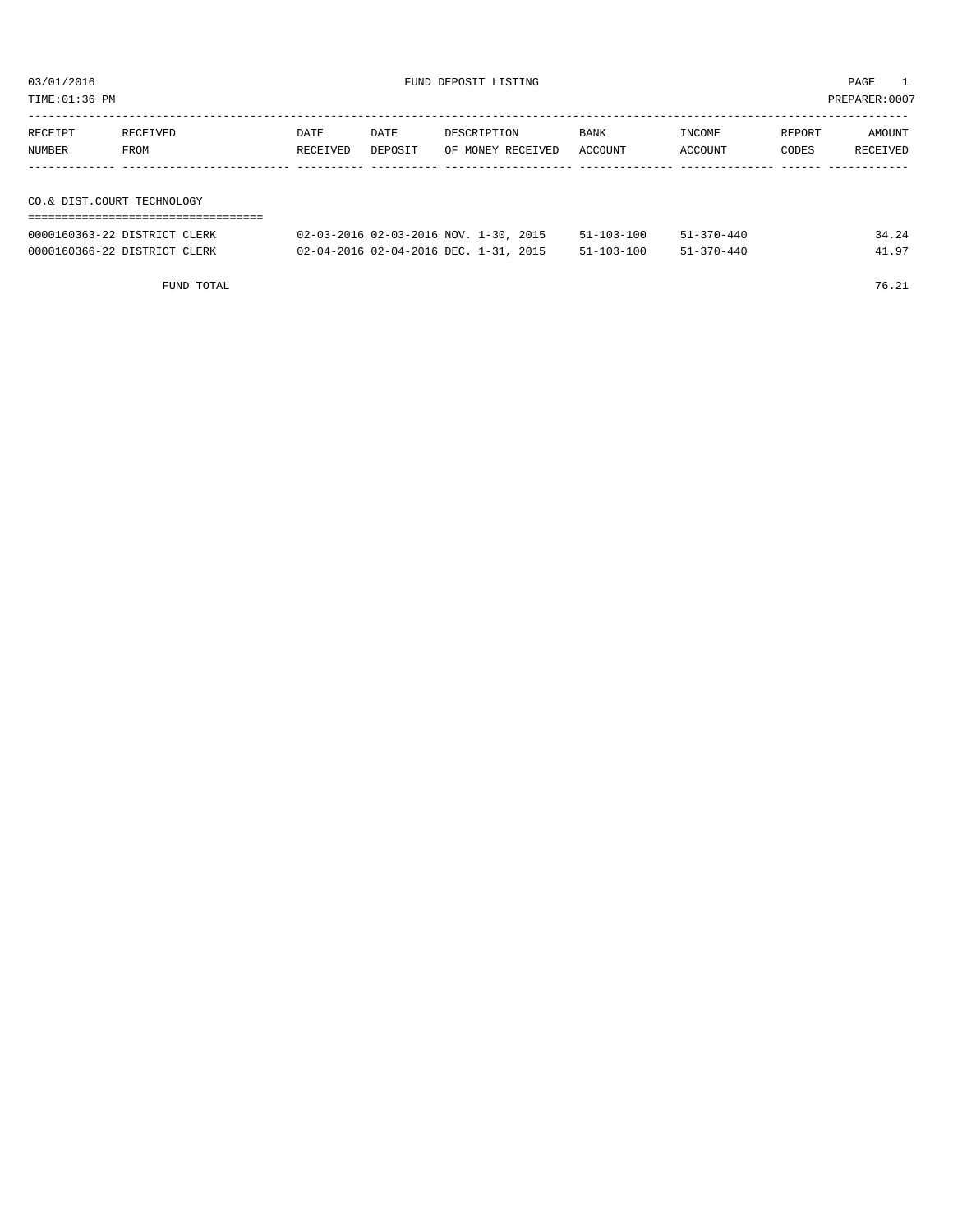TIME:01:36 PM PREPARER:0007

| RECEIPT | RECEIVED                   | DATE     | DATE    | DESCRIPTION       | <b>BANK</b> | INCOME  | REPORT | AMOUNT   |
|---------|----------------------------|----------|---------|-------------------|-------------|---------|--------|----------|
| NUMBER  | FROM                       | RECEIVED | DEPOSIT | OF MONEY RECEIVED | ACCOUNT     | ACCOUNT | CODES  | RECEIVED |
|         |                            |          |         |                   |             |         |        |          |
|         |                            |          |         |                   |             |         |        |          |
|         |                            |          |         |                   |             |         |        |          |
|         | COURT RECORDS PRESERVATION |          |         |                   |             |         |        |          |

### ===================================

| 0000160363-23 DISTRICT CLERK | 02-03-2016 02-03-2016 NOV. 1-30, 2015 |                                                     | $52 - 103 - 100$ | $52 - 370 - 133$ | 240.00 |
|------------------------------|---------------------------------------|-----------------------------------------------------|------------------|------------------|--------|
| 0000160364-18 LEGEND BANK    |                                       | 02-03-2016 02-03-2016 JAN. 2016 INTEREST 52-103-100 |                  | $52 - 360 - 100$ | 1.39   |
| 0000160366-23 DISTRICT CLERK | 02-04-2016 02-04-2016 DEC. 1-31, 2015 |                                                     | $52 - 103 - 100$ | $52 - 370 - 133$ | 159.26 |

FUND TOTAL 400.65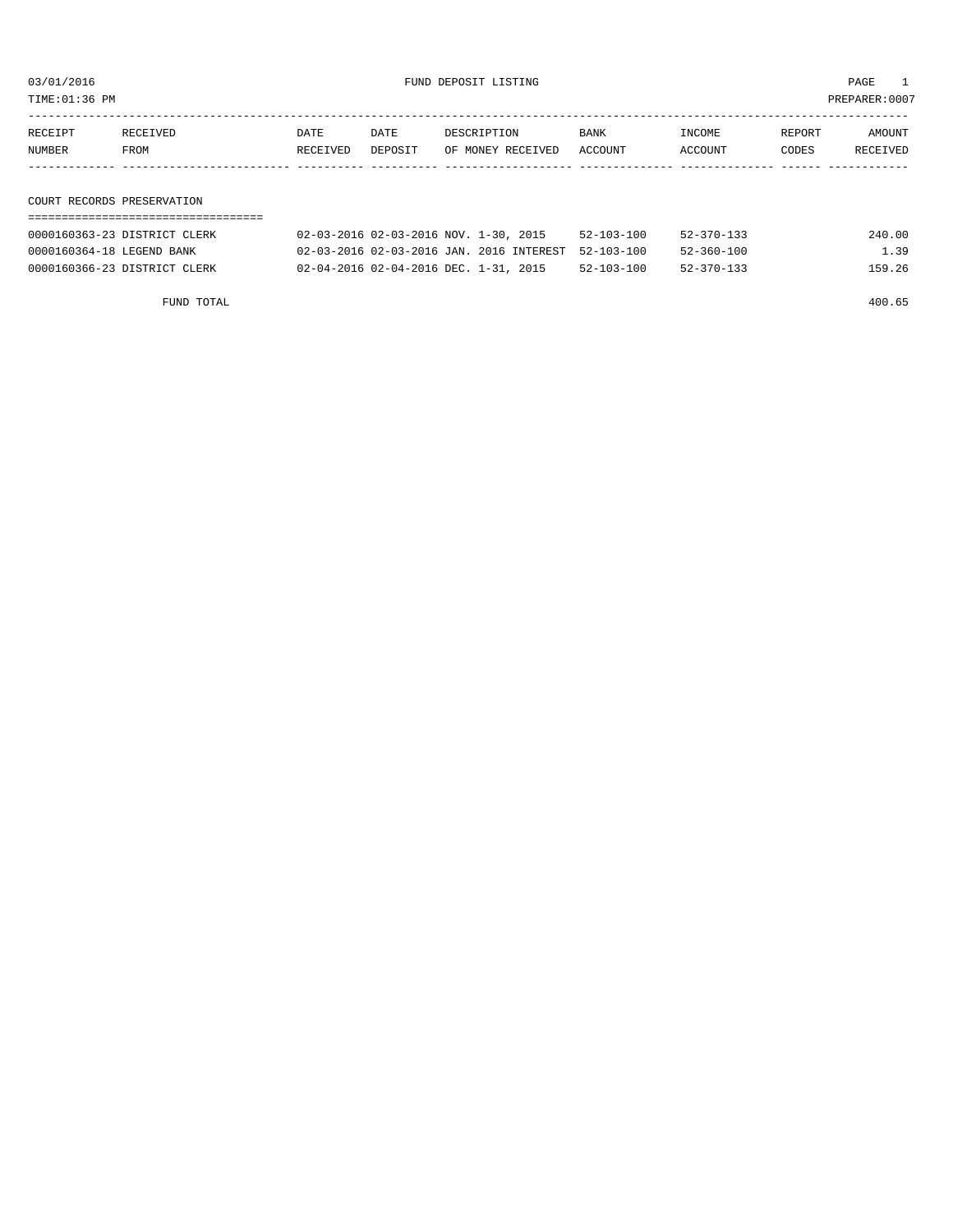TIME:01:36 PM PREPARER:0007

| RECEIPT | <b>RECEIVED</b> | DATE     | DATE    | DESCRIPTION       | <b>BANK</b> | INCOME  | REPORT | AMOUNT   |
|---------|-----------------|----------|---------|-------------------|-------------|---------|--------|----------|
| NUMBER  | FROM            | RECEIVED | DEPOSIT | OF MONEY RECEIVED | ACCOUNT     | ACCOUNT | CODES  | RECEIVED |
|         |                 |          |         |                   |             |         |        |          |

#### F C SHERIFF FORFEITURE

===================================

| 0000160364-25 LEGEND BANK | 02-03-2016 02-03-2016 JAN. 2016 INTEREST. |  | 56-103-156 | $56 - 360 - 100$ |  |
|---------------------------|-------------------------------------------|--|------------|------------------|--|
|                           |                                           |  |            |                  |  |

FUND TOTAL  $0.21$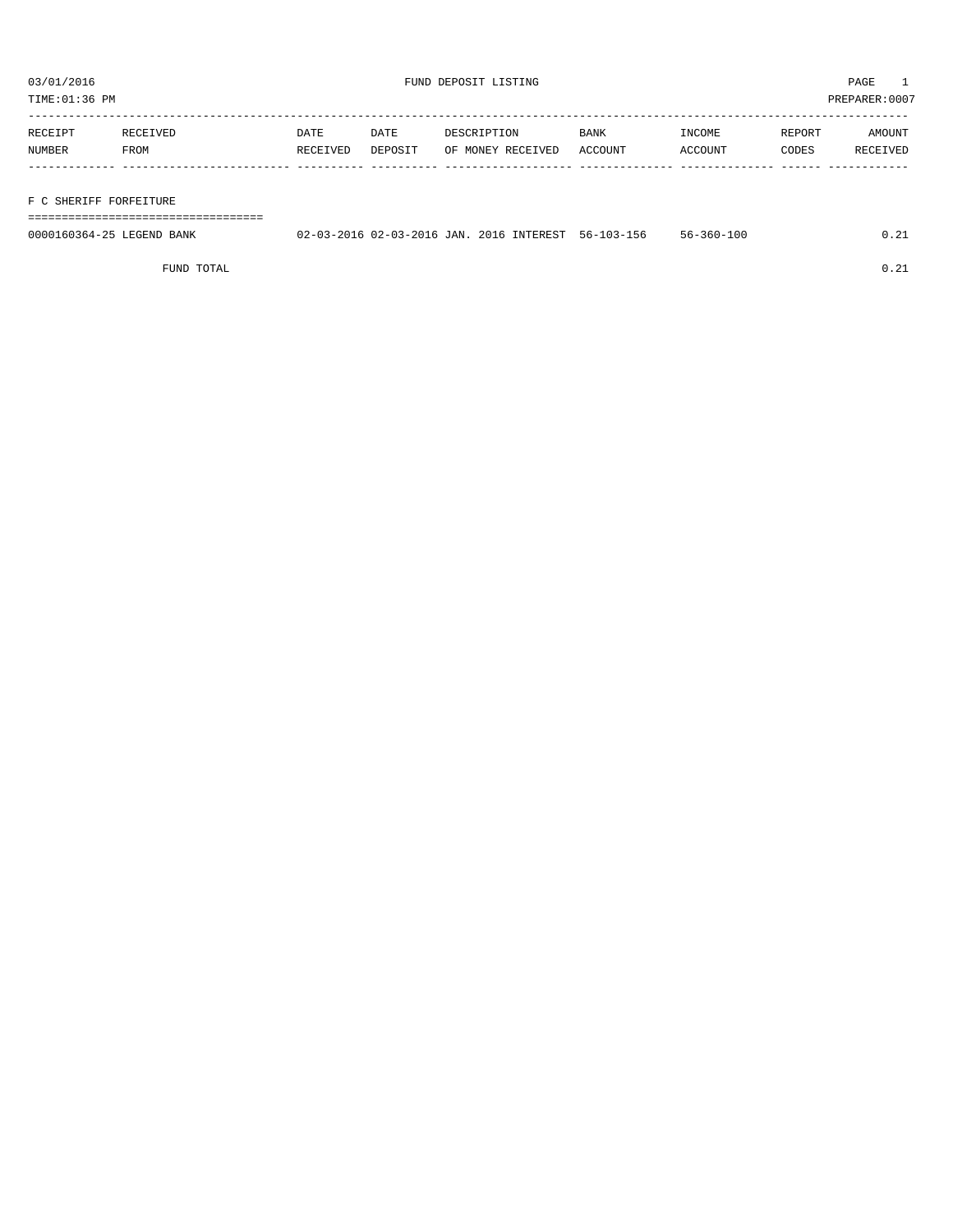03/01/2016 PAGE 1<br>
FUND DEPOSIT LISTING<br>
TIME:01:36 PM

PREPARER:0007

| TIME:UI:30 PM |  |  |
|---------------|--|--|
|               |  |  |

| RECEIPT | RECEIVED           | DATE     | DATE    | DESCRIPTION       | BANK    | INCOME  | REPORT | AMOUNT   |  |  |  |  |  |  |
|---------|--------------------|----------|---------|-------------------|---------|---------|--------|----------|--|--|--|--|--|--|
| NUMBER  | FROM               | RECEIVED | DEPOSIT | OF MONEY RECEIVED | ACCOUNT | ACCOUNT | CODES  | RECEIVED |  |  |  |  |  |  |
|         |                    |          |         |                   |         |         |        |          |  |  |  |  |  |  |
|         |                    |          |         |                   |         |         |        |          |  |  |  |  |  |  |
|         | DRUG COURT PROGRAM |          |         |                   |         |         |        |          |  |  |  |  |  |  |
|         |                    |          |         |                   |         |         |        |          |  |  |  |  |  |  |

| 0000160363-24 DISTRICT CLERK | 02-03-2016 02-03-2016 NOV. 1-30, 2015               | $59 - 103 - 100$ | $59 - 370 - 425$ | 157.74 |
|------------------------------|-----------------------------------------------------|------------------|------------------|--------|
| 0000160364-19 LEGEND BANK    | 02-03-2016 02-03-2016 JAN. 2016 INTEREST 59-103-100 |                  | 59-360-100       | 1.21   |
| 0000160366-24 DISTRICT CLERK | 02-04-2016 02-04-2016 DEC. 1-31, 2015               | $59 - 103 - 100$ | $59 - 370 - 425$ | 114.67 |

FUND TOTAL 273.62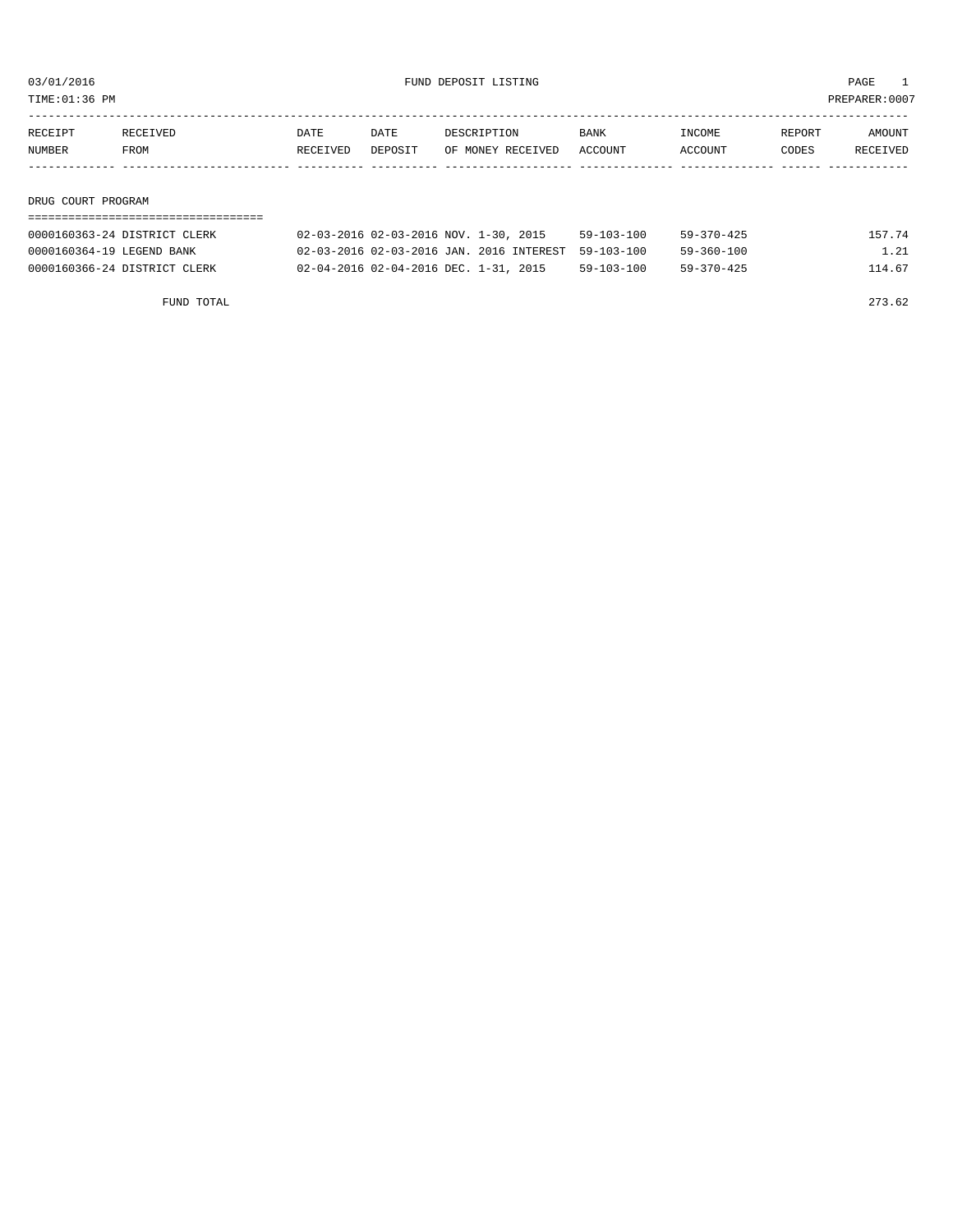| TIME:01:36 PM     |          |          |         |                   |         |         |        | PREPARER:0007 |
|-------------------|----------|----------|---------|-------------------|---------|---------|--------|---------------|
|                   |          |          |         |                   |         |         |        |               |
| RECEIPT           | RECEIVED | DATE     | DATE    | DESCRIPTION       | BANK    | INCOME  | REPORT | AMOUNT        |
| NUMBER            | FROM     | RECEIVED | DEPOSIT | OF MONEY RECEIVED | ACCOUNT | ACCOUNT | CODES  | RECEIVED      |
|                   |          |          |         |                   |         |         |        |               |
|                   |          |          |         |                   |         |         |        |               |
| RIGHT OF WAY FUND |          |          |         |                   |         |         |        |               |
|                   |          |          |         |                   |         |         |        |               |

| 0000160353-08 TEXPOOL     | 02-01-2016 02-01-2016 JAN, 2016 INTEREST 70-103-175 |  | $70 - 360 - 100$ | 29.98 |
|---------------------------|-----------------------------------------------------|--|------------------|-------|
| 0000160364-20 LEGEND BANK | 02-03-2016 02-03-2016 JAN. 2016 INTEREST 70-103-100 |  | $70 - 360 - 100$ | .09   |

FUND TOTAL  $31.07$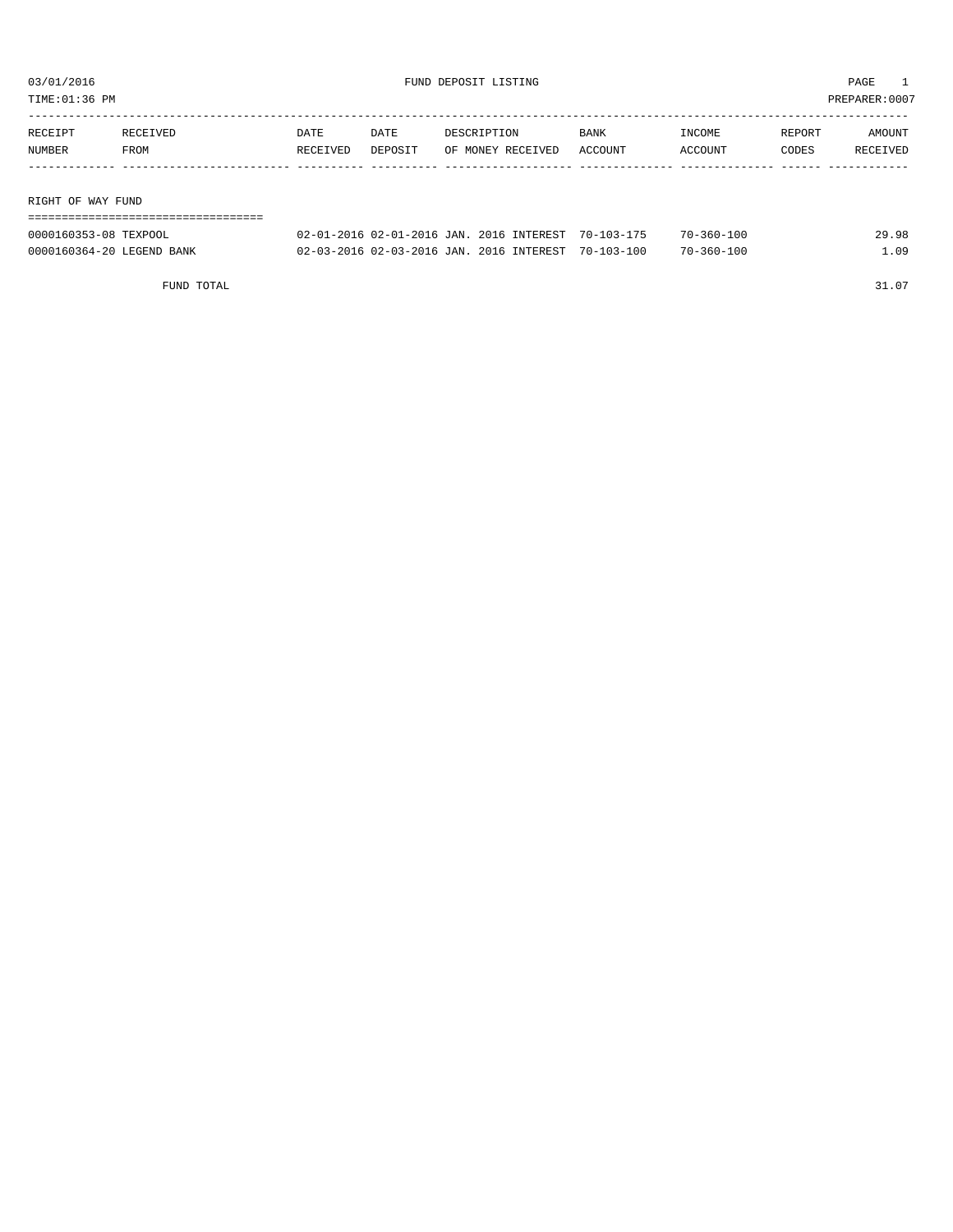03/01/2016 FUND DEPOSIT LISTING PAGE 1

| RECEIPT | <b>RECEIVED</b> | DATE            | DATE    | DESCRIPTION       | <b>BANK</b> | <b>INCOME</b> | REPORT | AMOUNT          |
|---------|-----------------|-----------------|---------|-------------------|-------------|---------------|--------|-----------------|
| NUMBER  | FROM            | <b>RECEIVED</b> | DEPOSIT | OF MONEY RECEIVED | ACCOUNT     | ACCOUNT       | CODES  | <b>RECEIVED</b> |
|         |                 |                 |         |                   |             |               |        |                 |

JUVENILE PROBATION

===================================

| 0000160369-01 JUVENILE PROBATION |  | 02-05-2016 02-05-2016 PTD-2145 DEFERRED  |                                                                  | 87-103-187       | $87 - 340 - 575$ | 10.00  |
|----------------------------------|--|------------------------------------------|------------------------------------------------------------------|------------------|------------------|--------|
| 0000160390-01 JUVENILE PROBATION |  |                                          | 02-12-2016 02-12-2016 PID-2101 COURT COST 87-103-187             |                  | $87 - 340 - 577$ | 20.00  |
| 0000160390-02 JUVENILE PROBATION |  |                                          | 02-12-2016 02-12-2016 PID-2101 COURT COST 87-103-187             |                  | $87 - 340 - 575$ | 2.00   |
| 0000160391-01 JUVENILE PROBATION |  |                                          | 02-12-2016 02-12-2016 PID-2118 COUNSELING 87-103-187             |                  | $87 - 340 - 575$ | 113.00 |
| 0000160412-01 JUVENILE PROBATION |  |                                          | 02-19-2016 02-19-2016 PID-2114 ATTORNEY F 87-103-187             |                  | $87 - 340 - 577$ | 280.00 |
| 0000160412-02 JUVENILE PROBATION |  |                                          | 02-19-2016 02-19-2016 PID-2114 ATTORNEY F 87-103-187             |                  | $87 - 340 - 575$ | 60.00  |
| 0000160413-01 JUVENILE PROBATION |  |                                          | 02-19-2016 02-19-2016 PID-2151 ATTORNEY F 87-103-187             |                  | $87 - 340 - 577$ | 100.00 |
| 0000160414-01 JUVENILE PROBATION |  | 02-19-2016 02-19-2016 PID-2111 DEFERRED  |                                                                  | $87 - 103 - 187$ | $87 - 340 - 575$ | 10.00  |
| 0000160415-01 JUVENILE PROBATION |  | 02-19-2016 02-19-2016 PID-2130 PROBATION |                                                                  | 87-103-187       | $87 - 340 - 575$ | 40.00  |
| 0000160416-01 JUVENILE PROBATION |  | 02-19-2016 02-19-2016 PID-2131 PROBATION |                                                                  | 87-103-187       | $87 - 340 - 575$ | 20.00  |
| 0000160417-01 JUVENILE PROBATION |  |                                          | 02-19-2016 02-19-2016 PID-2134 RESTITUTIO 87-103-187             |                  | $87 - 340 - 576$ | 35.00  |
| 0000160446-01 JUVENILE PROBATION |  |                                          | $02 - 26 - 2016$ $02 - 26 - 2016$ PID-2069 - DEFERRED 87-103-187 |                  | $87 - 340 - 575$ | 50.00  |
|                                  |  |                                          |                                                                  |                  |                  |        |

FUND TOTAL 740.00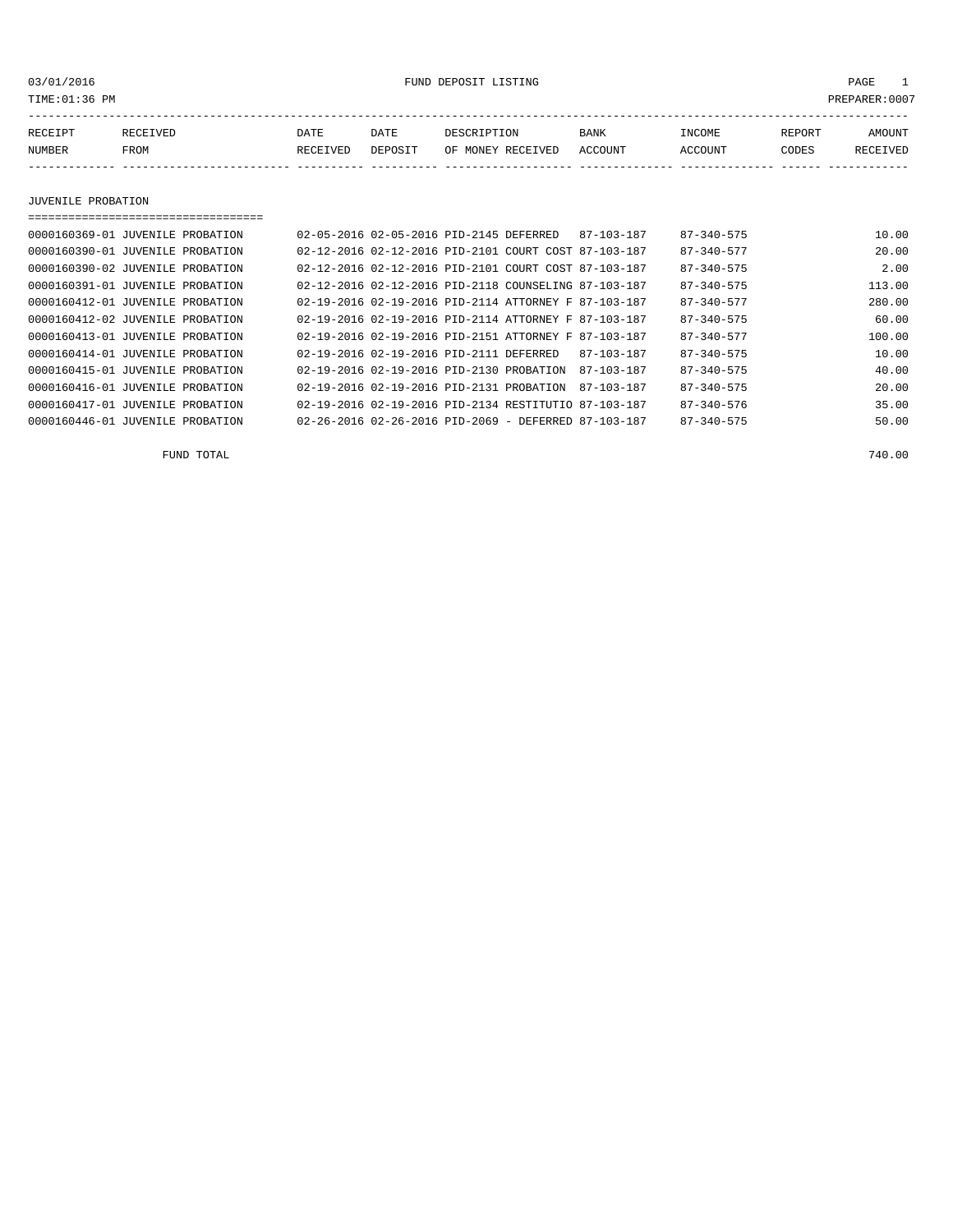TIME:01:36 PM PREPARER:0007

| RECEIPT | RECEIVED | DATE     | DATE    | DESCRIPTION       | <b>BANK</b> | INCOME  | REPORT | AMOUNT   |
|---------|----------|----------|---------|-------------------|-------------|---------|--------|----------|
| NUMBER  | FROM     | RECEIVED | DEPOSIT | OF MONEY RECEIVED | ACCOUNT     | ACCOUNT | CODES  | RECEIVED |
|         |          |          |         |                   |             |         |        |          |

TEXAS JUVENILE JUSTICE DEPT.

| 0000160364-26 LEGEND BANK        | 02-03-2016 02-03-2016 JAN. 2016 INTEREST 89-103-992  |            | 89-360-189 | 1.38  |
|----------------------------------|------------------------------------------------------|------------|------------|-------|
| 0000160391-02 JUVENILE PROBATION | 02-12-2016 02-12-2016 PID-2118 COUNSELING 89-103-998 |            | 89-594-414 | 94.00 |
| 0000160434-01 BRANDON CAFFEE     | 02-25-2016 02-25-2016 RETURNED PARKING               | 89-103-993 | 89-590-310 | 4.34  |

FUND TOTAL 99.72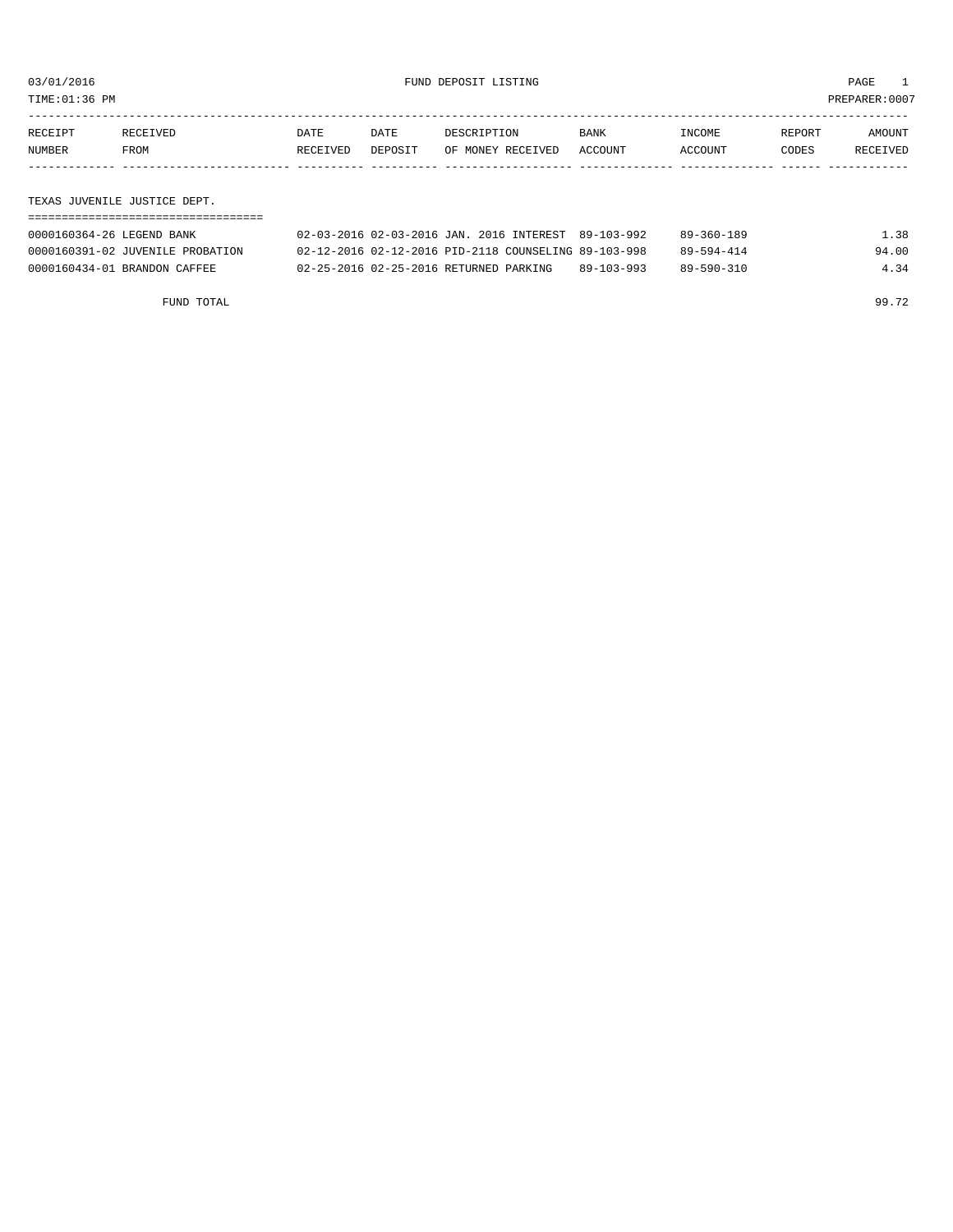TIME:01:36 PM PREPARER:0007

| RECEIPT | RECEIVED    | DATE     | DATE    | DESCRIPTION       | <b>BANK</b> | INCOME  | REPORT | AMOUNT   |
|---------|-------------|----------|---------|-------------------|-------------|---------|--------|----------|
| NUMBER  | <b>FROM</b> | RECEIVED | DEPOSIT | OF MONEY RECEIVED | ACCOUNT     | ACCOUNT | CODES  | RECEIVED |
|         |             |          |         |                   |             |         |        |          |
|         |             |          |         |                   |             |         |        |          |

#### STATZER FUND

| 0000160353-09 TEXPOOL          | 02-01-2016 02-01-2016 JAN. 2016 INTEREST 92-103-175 | 92-360-100       | 8.87   |
|--------------------------------|-----------------------------------------------------|------------------|--------|
| 0000160364-21 LEGEND BANK      | 02-03-2016 02-03-2016 JAN. 2016 INTEREST 92-103-100 | 92-360-100       | 0.12   |
| 0000160393-01 RICHARD L. SELLS | 02-16-2016 02-16-2016 STATZLER LEASE FOR 92-103-100 | $92 - 370 - 100$ | 560.00 |

FUND TOTAL 568.99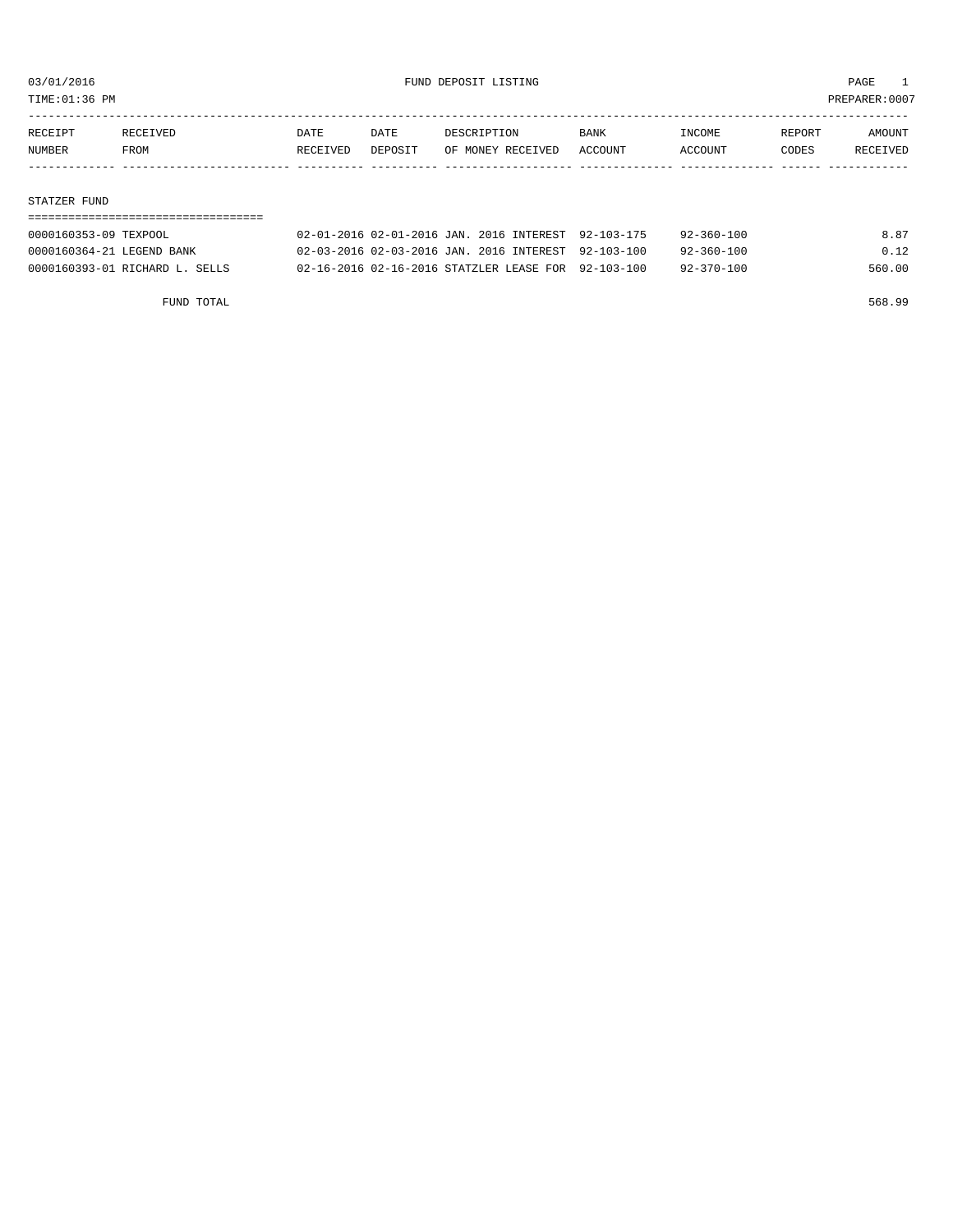TIME:01:36 PM PREPARER:0007

| RECEIPT       | RECEIVED    | DATE     | <b>DATE</b> | DESCRIPTION       | <b>BANK</b> | <b>TNCOME</b>  | REPORT | AMOUNT          |
|---------------|-------------|----------|-------------|-------------------|-------------|----------------|--------|-----------------|
| <b>NUMBER</b> | <b>FROM</b> | RECEIVED | DEPOSIT     | OF MONEY RECEIVED | ACCOUNT     | <b>ACCOUNT</b> | CODES  | <b>RECEIVED</b> |
|               |             |          |             |                   |             |                |        |                 |

#### PAYROLL

| 0000160354-01 APRIL HARRISON     | 02-02-2016 02-02-2016 FEB. 2016 COBRA DEN 95-100-100 | 95-370-130       | 61.02  |
|----------------------------------|------------------------------------------------------|------------------|--------|
| 0000160406-01 H. SCOTT DYER, JR. | 02-17-2016 02-17-2016 FEB. 2016 COBRA HEA 95-100-100 | $95 - 370 - 130$ | 752.86 |
| 0000160408-01 JANIE HERRINGTON   | 02-18-2016 02-18-2016 MAR, 2016 COBRA DEN 95-100-100 | $95 - 370 - 130$ | 68.34  |
| 0000160448-01 CONNIE EDWARDS     | 02-29-2016 02-29-2016 MAR. 2016 COBRA DEN 95-100-100 | $95 - 370 - 130$ | 23.80  |

FUND TOTAL 906.02